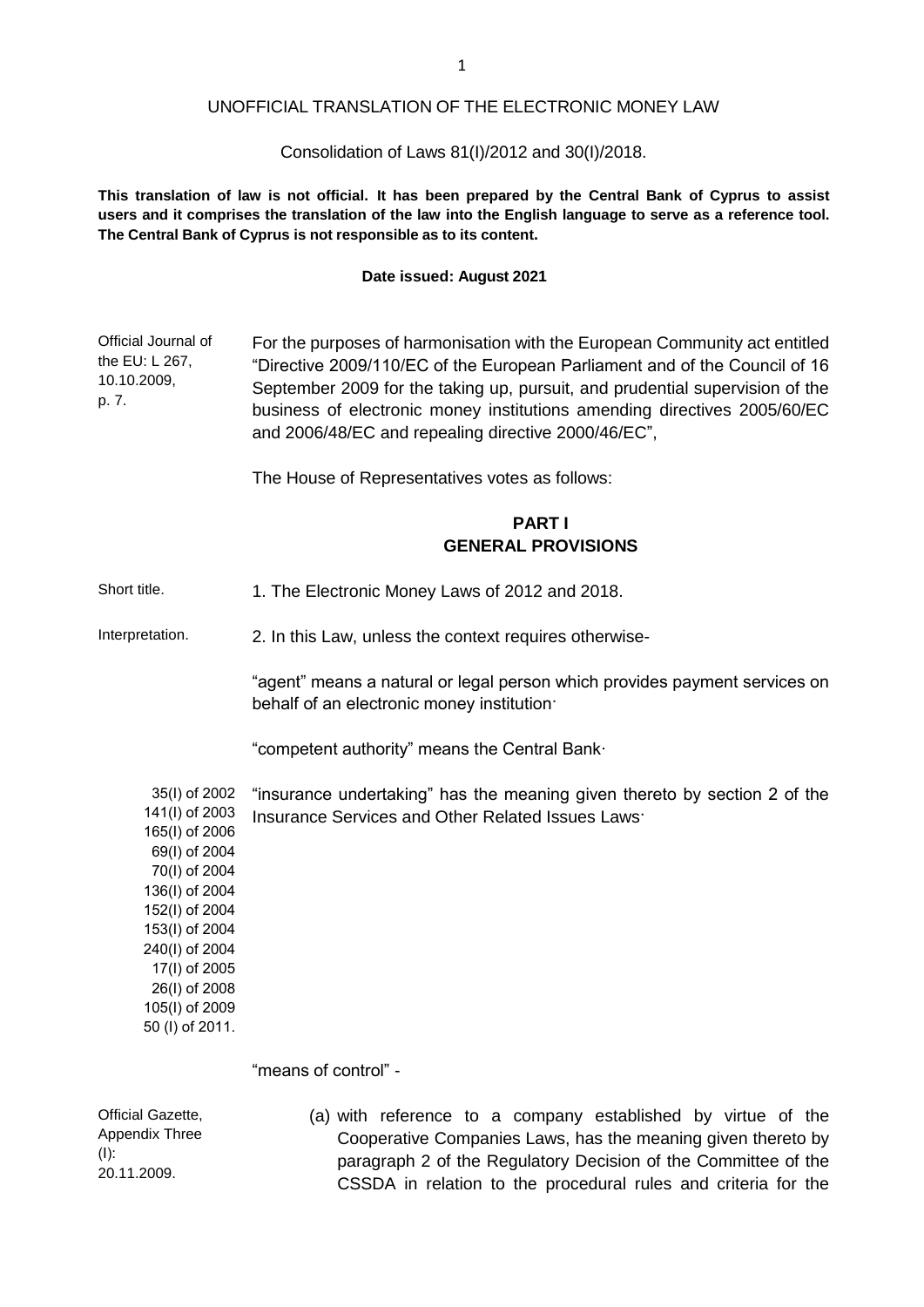prudential evaluation of acquiring, increasing or reducing participation in a Cooperative Credit Institution·

(b) with reference to any other legal person, has the meaning given thereto by section 2 of the Banking Laws·

66(Ι) of 1997 74(Ι) of 1999 94(Ι) of 2000 119(I) of 2003 4(Ι) of 2004 151(I) of 2004 231(Ι) of 2004 235(Ι) of 2004 20(Ι) of 2005 80(Ι) of 2008 100(Ι) of 2009 123(I) of 2009 27(Ι) of 2011 104(Ι) of 2011.

> "payee" means the natural or legal person who is the intended recipient of banknotes, coins, scriptural money or electronic money which are the subject of a payment transaction·

> "issuer of electronic money" means a person referred to in subsection (4) of section 4·

42(Ι) of 2009. "auditor" means a person who is licensed under the Auditors and Obligatory Audit of the Annual and Consolidated Accounts Law·

"control"-

- (a) with reference to a company established by virtue of the Cooperative Companies Laws, has the meaning given to the term "special participation" by paragraph 2 of the Regulatory Decision of the Committee of the CSSDA in relation to the procedural rules and the criteria for the prudential evaluation of acquiring, increasing or reducing participation in a Cooperative Credit Institution,
- (b) with reference to any other legal person, it has the meaning given thereto by section 2 of the Banking Laws·

144(Ι) of 2007 106(Ι) of 2009. "investment services company" has the meaning given thereto by section 2 of the Investment Services and Activities and Regulated Markets Law·

> "electronic money" means electronically, including magnetically, stored monetary value as represented by a claim on the issuer, which is issued on receipt of funds for the purpose of making payment transactions and which is accepted by a natural or legal person other than the issuer of electronic money·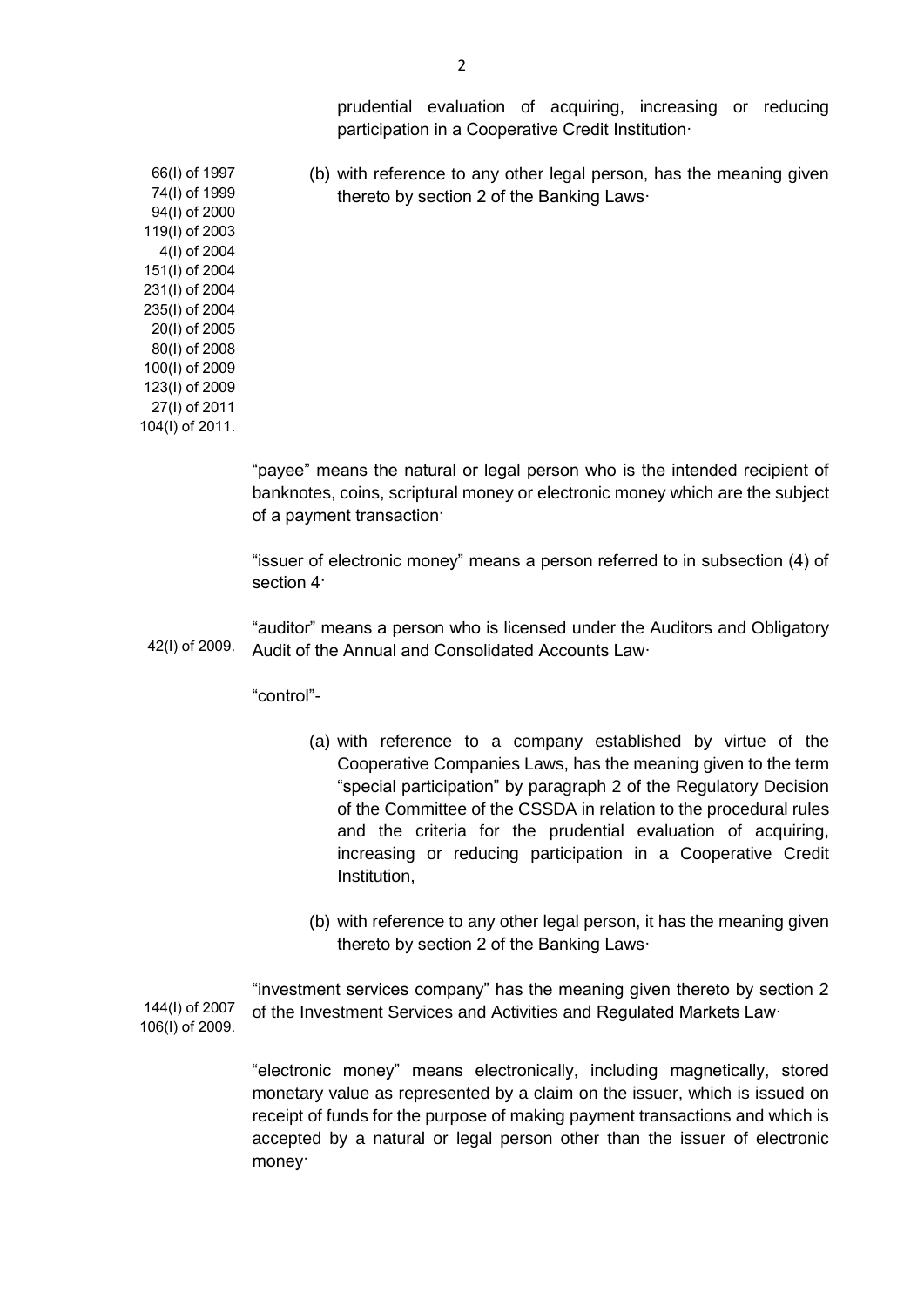Cap. 113. 9 of 1968 "subsidiary" has the meaning given thereto by section 148 of the Companies Law and, in addition, a company shall be deemed to be a subsidiary of another company if the competent authority considers that the latter exercises substantial control over it.

76 of 1977 17 of 1979 105 of 1985 198 of 1986 19 of 1990 14(I) of 1994 41(Ι) of 1994 15(I) of 1995 21(I) of 1997 82(I) of 1999 149(I) of 1999 2(Ι) of 2000 135(Ι) of 2000 151(Ι) of 2000 76(Ι) of 2001 70(Ι) of 2003 167(Ι) of 2003 92(Ι) of 2004 24(Ι) of 2005 129(Ι) of 2005 130(Ι) of 2005 98(Ι) of 2006 124(Ι) of 2006 70(Ι) of 2007 71(Ι) του 2007 131(Ι) του 2007 186(Ι) του 2007 87(Ι) of 2008 41(Ι) of 2009 49(Ι) of 2009 99(Ι) of 2009 42(Ι) of 2010 60(Ι) of 2010 88(Ι) of 2010 53(Ι) of 2011 117(Ι) of 2001 145(Ι) of 2011 157(I) of 2011

198(Ι) of 2011.

"electronic money institution" means-

- (a) a legal person authorised to issue electronic money under Part III, or
- (b) a legal person authorised to issue electronic money by the competent authorities of a member state other than the Republic, provided that the procedure specified in section 24 has been complied with in relation to this legal person·

128(Ι) of 2009 52(Ι) of 2010. "payment institution" has the meaning given thereto by section 2 of the Payment Services Law·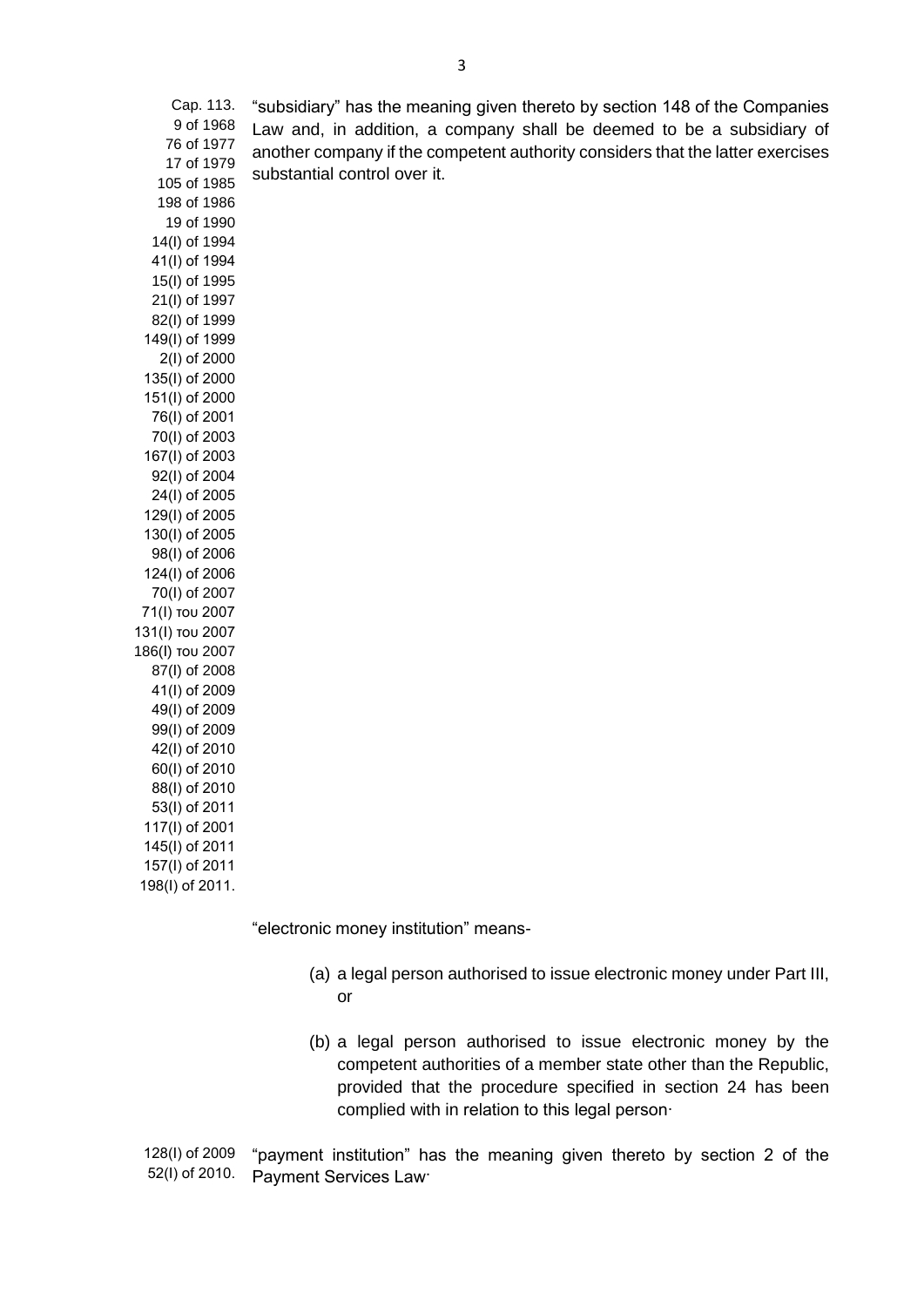"consumer" means a person who, as far as the holding of electronic money is concerned, acts for purposes not related to his commercial or professional activities·

"member state" means a member state of the European Union or another state which is party to the agreement for the European Economic Area·

"home member state" means the member state in which the registered office of the issuer of electronic money is situated, or, if the issuer of electronic money has, under the law of its incorporation, no registered office, the member state in which its head office is situated·

"host member state" means the member state other than the home member state, in which the issuer of electronic money has an agent or a branch, or distributes or redeems electronic money via natural or legal persons, or issues electronic money or provides payment services·

"Central Bank" means the Central Bank of Cyprus·

"payment account" means an account held in the name of one or more payment service users which is used for the execution of payment transactions·

"average value of electronic money in circulation" means the average value, over the past six calendar months, of the total value of financial obligations relevant to the electronic money issued at the end of each calendar day, which average value is calculated on the first calendar day of each calendar month and is applicable for the said calendar month·

"directive", with reference to a directive issued by virtue of this Law, means a directive which constitutes a regulatory administrative act and which is published in the Official Gazette of the Republic·

Official Journal of the EU: L 319, 5.12.2007, p. 1· L 187, 18.7.2009, p. 5. "Directive 2007/64/EC" means the act of the European Community entitled "Directive 2007/64/EC of the European Parliament and of the Council of 13 November 2007 on payment services in the internal market amending Directives 97/7/EC, 2002/65/EC, 2005/60/EC and 2006/48/EC and repealing Directive 97/5/EC" as corrected and as this may further be amended or replaced·

Official Journal of the EU: L267, 10.10.2009 p.7. "Directive 2009/110/EC" means the act of the European Community entitled "Directive 2009/110/EC of the European Parliament and of the Council of 16 September 2009 on the taking up, pursuit and prudential supervision of the business of electronic money institutions, amending directives 2005/60/EC and 2006/48/EC and repealing directive 2000/46/EC", this may further be amended or replaced·

Official Journal of the EU: L337, 23.12.2015, p. 35, "Directive (EU) 2015/2366" means the act of the European Union entitled "Directive (EU) 2015/2366 of the European Parliament and of the Council of 25 November 2015 in relation to payment services in the internal market,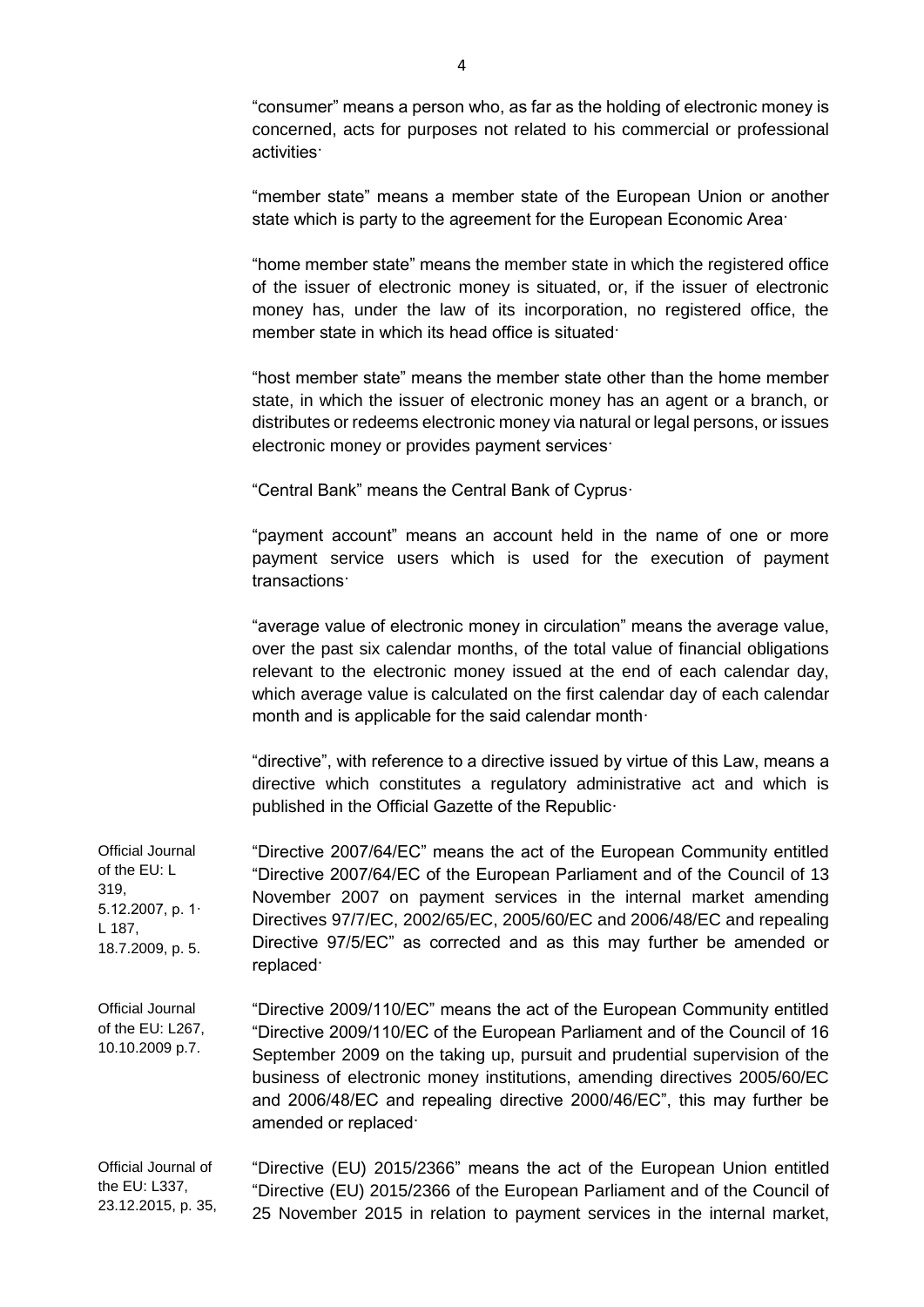amending directives 2002/65/EC, 2009/110/EC and 2013/36/EU, and Regulation (EU) No. 1093/2010 and repealing directive 2007/64/EC"∙

"payment service provider" has the meaning given thereto by the Payment Services Law·

"credit institution" has the meaning given thereto by section 2 of the Banking Law·

"payer" means a natural or legal person who holds a payment account and allows a payment from that payment account, or, where there is no payment account, a natural or legal person who instructs his payment service provider to execute a payment transaction·

"payment transaction" means an act initiated by the payer or by the payee, of placing, transferring or withdrawing funds, irrespective of any underlying obligations between the payer and the payee·

the term "close links" -

- (a) with reference to a company established by virtue of the Cooperative Companies Laws, has the meaning given thereto by paragraph 2 of the Regulatory Decision of the Committee of the CSSDA in relation to the procedural rules and criteria for the prudential evaluation of acquiring, increasing or reducing participation in a Cooperative Credit Institution·
- (b) with reference to any other legal person, it has the meaning given thereto by article 2 of the Banking Laws·

"Agreement on the European Economic Area" means the Agreement signed at Oporto on 2 May 1992 and adjusted by the Protocol which was signed in Brussels on 17 March 1993, as this Agreement may further be amended or replaced ·

"cooperative company" means a company established by virtue of the Cooperative Companies Laws·

"cooperative credit institution" has the meaning given thereto by article 2 of the Cooperative Companies Laws·

"payment system" means a system for the transfer of electronic money, scriptural money, banknotes or coins with standardised procedures for the processing, clearing and / or settlement of transactions·

"bank" has the meaning given thereto by section 2 of the Banking Laws and includes, in addition, the Cooperative Central Bank Ltd and the Housing Finance Corporation·

"third country" means a country or state other than a member state·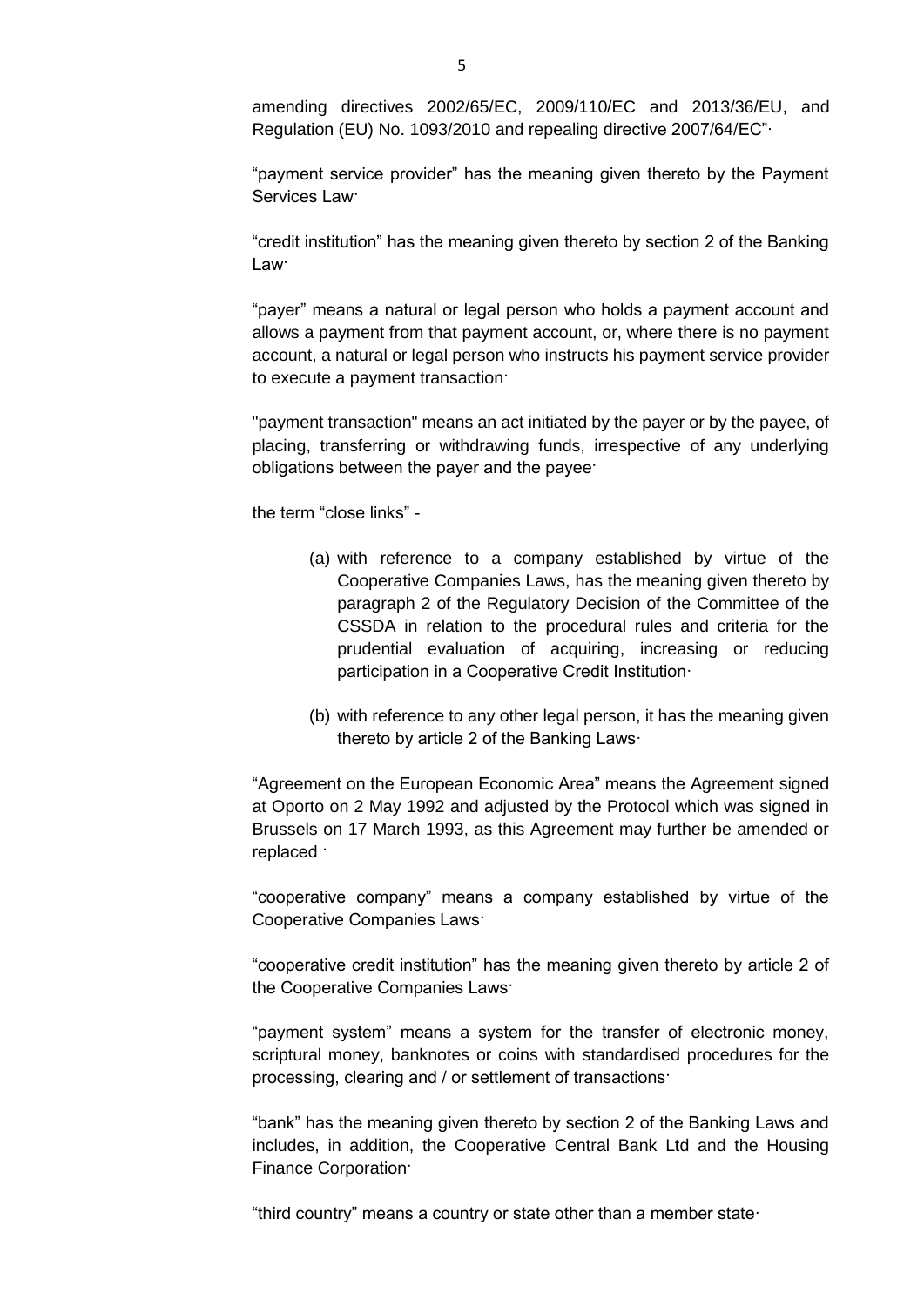"Co-operative Societies Supervision and Development Authority" or "CSSDA" means –

- (a) the Commission of the Co-operative Societies Supervision and Development Authority (CSSDA) where the competence to issue directives under this Law is concerned, and
- (b) the Commissioner of the said Authority where any other competence under this Law is concerned;

"payment service" means one or more of the business activities listed in the Annex to the Payment Services Laws·

"branch" means, in relation to a legal person, a place of business other than the head office, which is part of the legal person, has no legal personality and carries out directly, in whole or in part, the transactions inherent in the business of the legal person; all the places of business set up in the same Member State by an electronic money institution with a head office in another Member State shall be regarded as a single branch·

"payment service user" means a natural or legal person using a payment service in the capacity of either payer or payee, or both.

Scope of this Law.

3.-(1) This Law shall regulate -

- (a) the issue of electronic money in the Republic·
- (b) the issue of electronic money in a member state other than the Republic or in a third country, by a person who is located, residing or staying in the Republic, or, in the case of a legal person, is registered in the Republic or is established in the Republic, and
- (c) the authorisation and prudential supervision of electronic money institutions by the Competent Authority.

(2) Subject to subsection (4), the following are excluded from the scope of this Law-

- (a) monetary value stored in an instrument which can be used exclusively for the purchase of goods or services -
	- (i) in the business premises of the issuer of the instrument, or
	- (ii) in a restricted network of service providers or for a restricted spectre of goods or services, following a commercial agreement with the issuer ·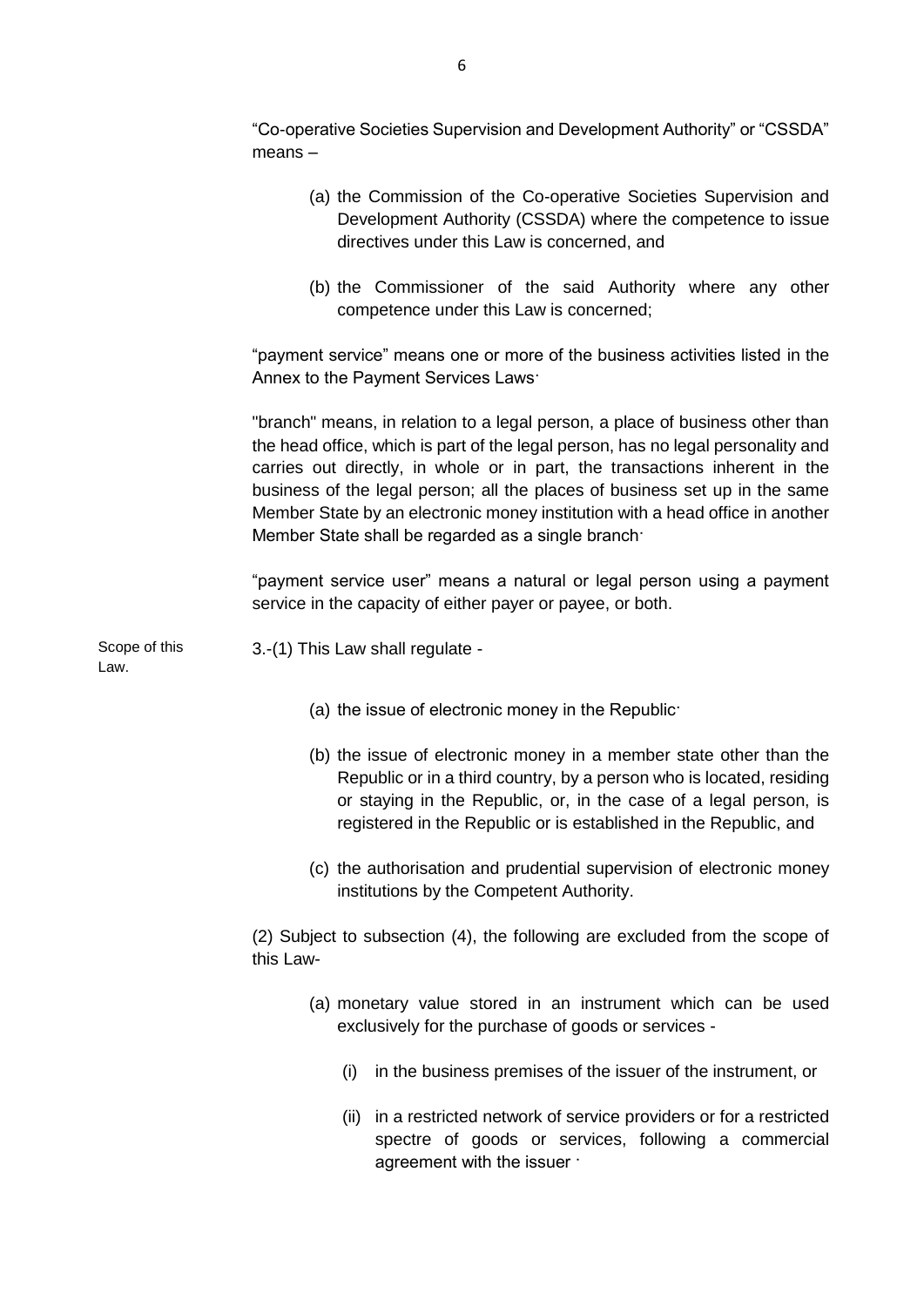- (b) monetary value used for payment transactions executed with the use of a telecommunications or digital device or an electronic device, provided the following conditions are met:
	- (i) the goods on sale or the services provided are delivered and are intended to be used through a telecommunication or digital device or an electronic device, and
	- (ii) the person providing the connection does not act simply as an intermediary between the user of the payment service and the seller of the goods or the payment service provider.

(3) In applying the provisions of subsection (2), any directives issued by virtue of paragraph (b) or (c) of subsection (6) of section 3 of the Payment Services Laws shall be taken into consideration.

(4) The CSSDA and the Central Bank may jointly or severally specify by directive that only legal persons, already authorised accordingly by the competent authority, may issue monetary value falling under paragraph (a) of subsection (2). For this purpose, the Competent Authority may specify in the relevant directive that the provisions of this Law shall apply in whole or in part to persons issuing monetary value under paragraph (a) of subsection (2).

## **PART ΙI RIGHT TO ISSUE ELECTRONIC MONEY**

4.-(1) Only the persons referred to in subsection (4) may issue or appear to issue electronic money in the Republic.

(2) Without prejudice to subsection (1), only the persons referred to in subsection (4) and, subject to sections 19 to 24, persons acting on their behalf, may engage or appear to engage in one or more of the following activities in the Republic as a regular occupation or business activity-

- (a) maintain a readily available electronic device, in which monetary value may be stored, for the purpose of placing electronic money in circulation·
- (b) maintain a readily available instrument for the distribution of electronic money for the purpose of placing electronic money in circulation·
- (c) receive monetary value in exchange for the distribution of electronic money·
- (d) distribute electronic money·
- (e) place electronic money in circulation·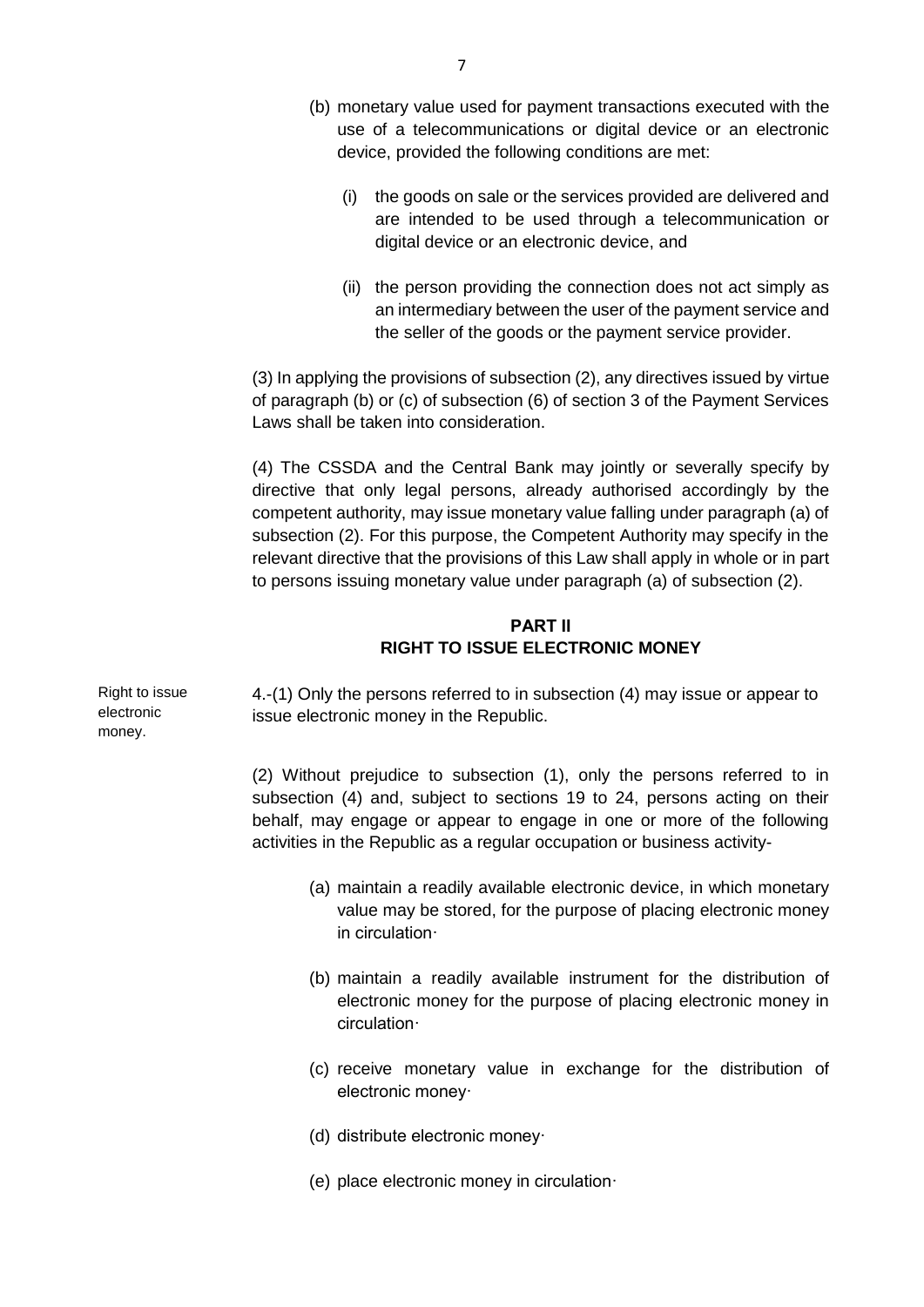- (f) sell or resell electronic money products·
- (g) renew the value of an electronic money product already in the hands of an electronic money holder·
- (h) when not acting in their capacity as payers, to distribute electronic money to a person holding or purporting to hold electronic money·
- (i) redeem electronic money held by a holder of electronic money·
- (j) acting in the capacity of an employee or other capacity on behalf of a third party, approach persons who are holders or potential holders of electronic money.

(3) For the purposes of this section, electronic money is issued in the Republic or an activity falling within subsection (2) is exercised in the Republic-

- (a) when a person not located, neither residing nor staying in the Republic, or, if a legal person, not registered or established in the Republic, issues electronic money or engages in activities falling within subsection (2), as the case may be, approaching persons, as holders or potential holders of electronic money, who are located, residing or staying in the Republic, or, in the case of legal persons, are registered or established in the Republic, provided that the person issuing electronic money or engaging in activities falling under subsection (2) approaches the holders or potential holders of electronic money at a time when they are located or established in the Republic or provided that the relevant contract is drawn up in the Republic, or
- (b) when a person located, residing or staying in the Republic, or, in the case of a legal person, registered or established in the Republic, issues electronic money or engages in activities falling under subsection (2), as the case may be, and approaches persons, being holders or potential holders of electronic money, who are located, residing or staying in or out of the Republic, or, in the case of legal persons, are registered in the Republic or another state or are established in or out of the Republic·

(4) Electronic money may be issued in the Republic by persons falling in any of the following categories:

- (a) banks·
- (b) banks licensed by the designated authorities of other member states·
- (c) cooperative credit institutions·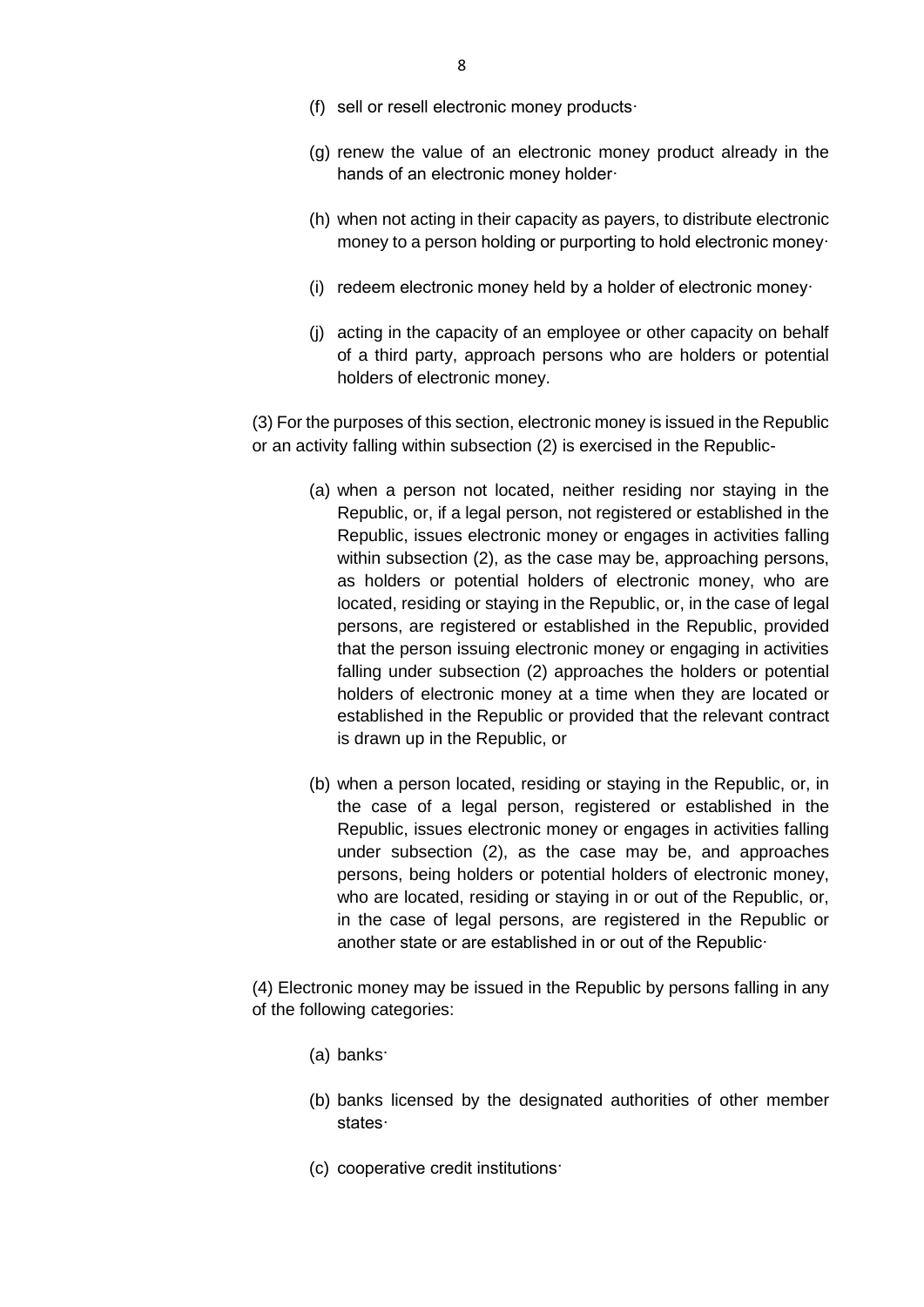- (d) institutions providing postal payment services and which issue electronic money by virtue of relevant legislation·
- (e) the European Central Bank and the national central banks, when not acting in their capacity as monetary or other public authorities·
- (f) member states or their regional or local authorities, when acting in their capacity as public authorities, and
- (g) electronic money institutions.
- (5) No person shall be entitled to any payment-
	- (a) for services offered in violation of subsection (2), or
	- (b) for services offered which relate to electronic money issued in violation of subsection (1).

(6) A court, before which a criminal offence is tried, may order, for the infringement of subsection (1) or subsection (2), that the engagement of the accused party in the litigious operation is suspended for such period of time as the court may deem reasonable until the final adjudication of the case with respect to which the criminal prosecution was initiated.

(7) In addition to imposing the penalties provided for in section 41, a court which finds a person quilty of a criminal offence committed in violation of subsection (1) or subsection (2) may prohibit the authorisation of a convicted person for a period not exceeding five years.

(8) Whenever the CSSDA reasonably suspects that a cooperative company issues or appears to issue electronic money in violation of subsection (1) or engages or appears to engage in any activity falling under subsection (2) in violation of subsection (2), shall summon this cooperative company by written notice, to present to an authorised officer of the CSSDA within the deadline specified in the written notice any books and records specified in the written notice.

(9) Whenever the Central Bank reasonably suspects that any person other than a cooperative company issues or appears to issue electronic money in violation of subsection (1) or engages or appears to engage in any activity falling under subsection (2) in violation of subsection (2), shall summon this person by written notice, to present to an authorised officer of the Central Bank within the deadline specified in the written notice any books and records specified in the written notice.

## **PART III AUTHORISATION OF ELECTRONIC MONEY INSTITUTIONS**

### **Chapter Α – General Provisions**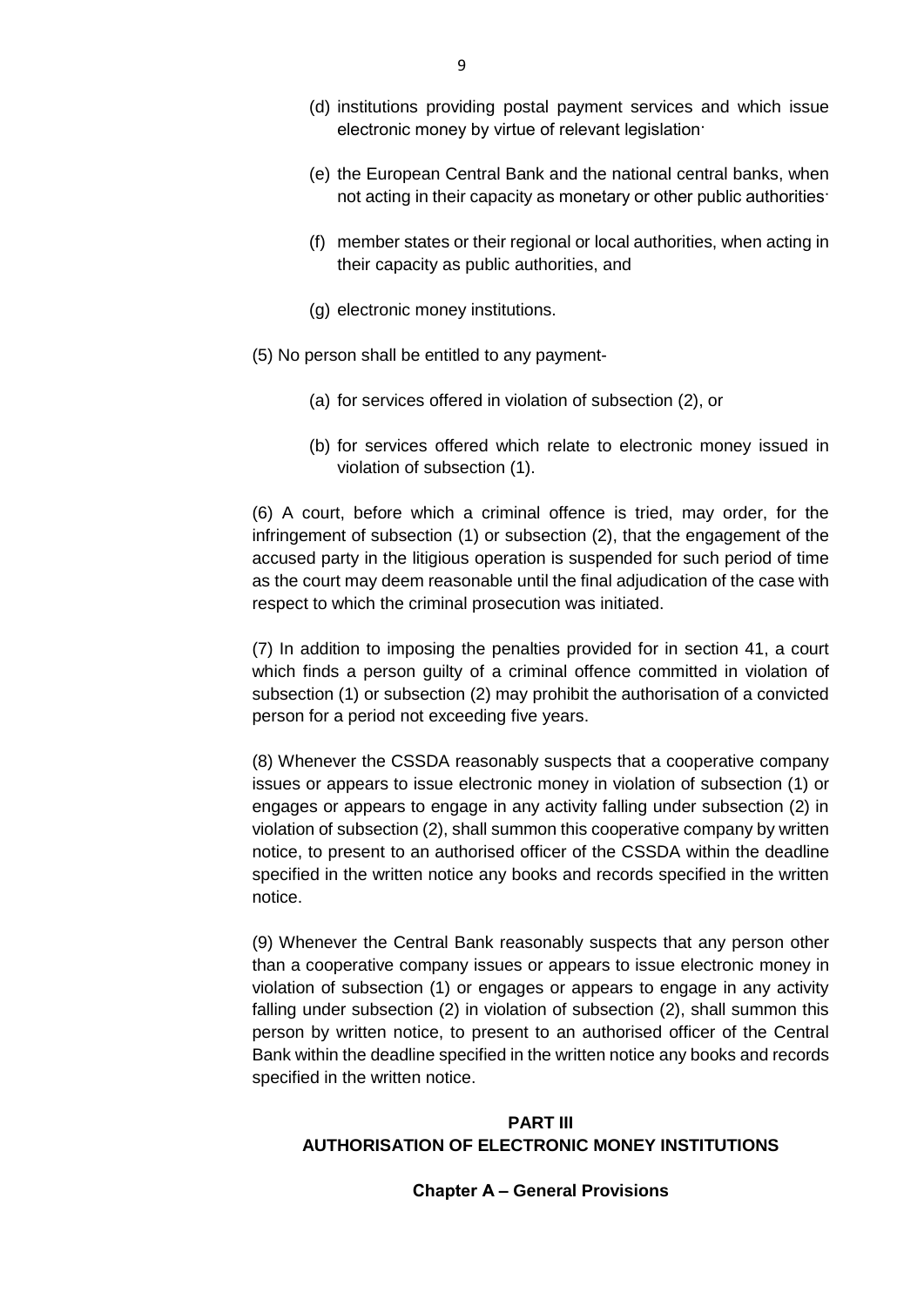Mutatis Mutandis application of the Provision and Use of Payment Services and Access to Payment Systems Law. 31(I) of 2018.

Obligation for

authorisation for electronic money institutions.

prior

4A. Without prejudice to the provisions of this Law, subsections (3) to (8) of section 5, paragraph (b) of subsection (5) of section 6, sections 11 to 17, subsections (5) to (9) of section 19, sections 20, 21 and 22, subsections (1) to (4) of section 23, section 24, subsections (1) to (3) of section 25 and sections 27, 28, 29, 30, 31, 32 and 33 of the Provision and Use of Payment Services and Access to Payment Systems Law, shall apply mutatis mutandis to electronic money institutions, including the delegated acts issued in accordance with Article 28, paragraph 5 and Article 29, paragraph 7 of Directive (EU) 2015/2366:

It is provided that the terms used in the aforementioned sections have the same meaning that the aforementioned Law may attribute to them.

5.-(1) [Repealed].

(2)(a) The Competent Authority shall ensure that persons established outside the European Union and who have been authorised to issue electronic money by a third country, do not enjoy a more favourable treatment than electronic money institutions based in a member state. Where an agreement is signed between the European Union and a third country within the meaning of subsection 3 of section 8 of Directive 2009/110/EC, the Competent Authority may authorise legal persons established in this third country, and which have been authorised by the competent authorities of that third country and intent to maintain a branch in the Republic.

- (b) For the purposes of this section, the Central Bank and the CSSDA may, jointly or severally, specify by directive, each for the persons for which it is the competent authority, the conditions and terms for such authorisation as well as impose responsibilities on the electronic money institutions of this section and on the authorised persons of such institutions.
- (c) On issuing a directive by virtue of this section the Central Bank and the CSSDA act within the framework established by the relevant agreement between the European Union and that third country.
- (d) Sections 6 to 23 do not apply to electronic money institutions referred in this section, with the exception of the provisions of section 8, of subsections (2) to (4) of section 14, of subsection (3) of section 15 and of section 21.

(3)(a) The Central Bank and the CSSDA may jointly or severally specify by directive, each for the persons for which it is the competent authority, that the issue of electronic money by a legal person not fulfilling the conditions of this Part shall be permitted only as long as the average value of electronic money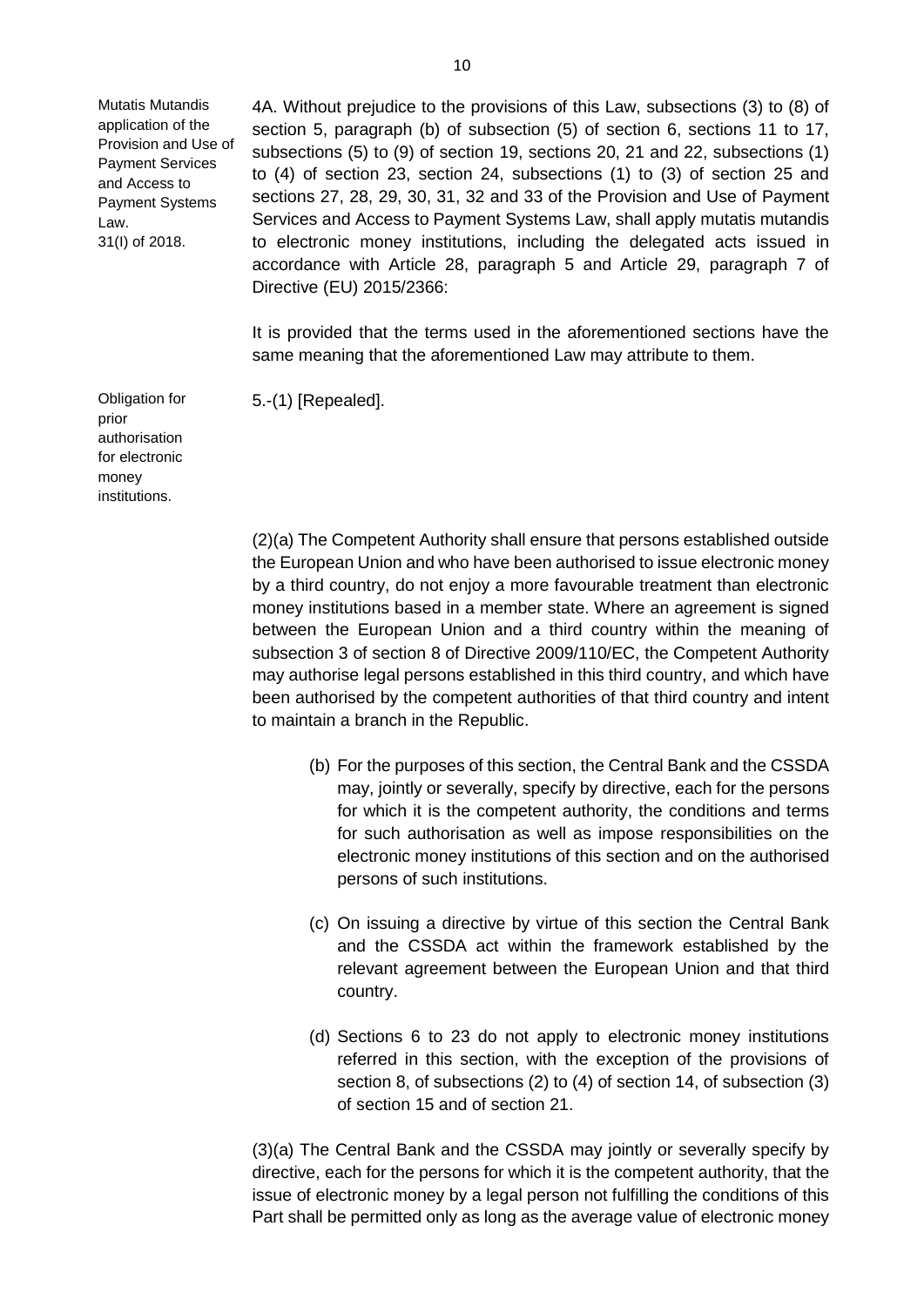|                                         | in circulation which results from all the business activities of this legal person<br>does not exceed the limit specified such legal persons shall be listed in the<br>register provided for in section 8 provided they fulfil the conditions specified<br>in the relevant directive. |
|-----------------------------------------|---------------------------------------------------------------------------------------------------------------------------------------------------------------------------------------------------------------------------------------------------------------------------------------|
|                                         | (b) When issuing a directive pursuant to this subsection, the Central<br>Bank and the CSSDA shall act within the framework specified by<br>article 9 of Directive 2009/110/EC.                                                                                                        |
|                                         | (4) The Competent Authority shall notify the European Commission -                                                                                                                                                                                                                    |
|                                         | (a) if an agreement within the meaning of Article 8, paragraph 3, of<br>Directive 2009/110/EC is applicable in the Republic, and                                                                                                                                                      |
|                                         | (b) if subsection (3) of this section is applied, as required by Article 9,<br>paragraph 9, of Directive 2009/110/EC.                                                                                                                                                                 |
| Authorisation<br>(general<br>criteria). | 6.-(1) [Repealed].                                                                                                                                                                                                                                                                    |
|                                         | (2) [Repealed].                                                                                                                                                                                                                                                                       |
|                                         | (3) [Repealed].                                                                                                                                                                                                                                                                       |

- (4) [Repealed].
- (5) [Repealed].
- (6) [Repealed].

(7) The Competent Authority shall not grant authorisation if it is not fully convinced that all members of the Board or the management of the electronic money institution are fit and proper to hold such positions in accordance with criteria defined by the Competent Authority by directive.

(8) The name of the electronic money institution, the number and the date of issue of the authorisation, the payment services not related to the issue of electronic money that it is authorised to provide and any other information that the Competent Authority deems necessary, shall be listed on the authorisation of an electronic money institution.

(9) The criterion of financial need shall not be taken into consideration by the Competent Authority for the purposes of granting authorisation to an electronic money institution.

(10) The policy to be applied in granting authorisation to an electronic money institution shall be determined by decision of the Competent Authority.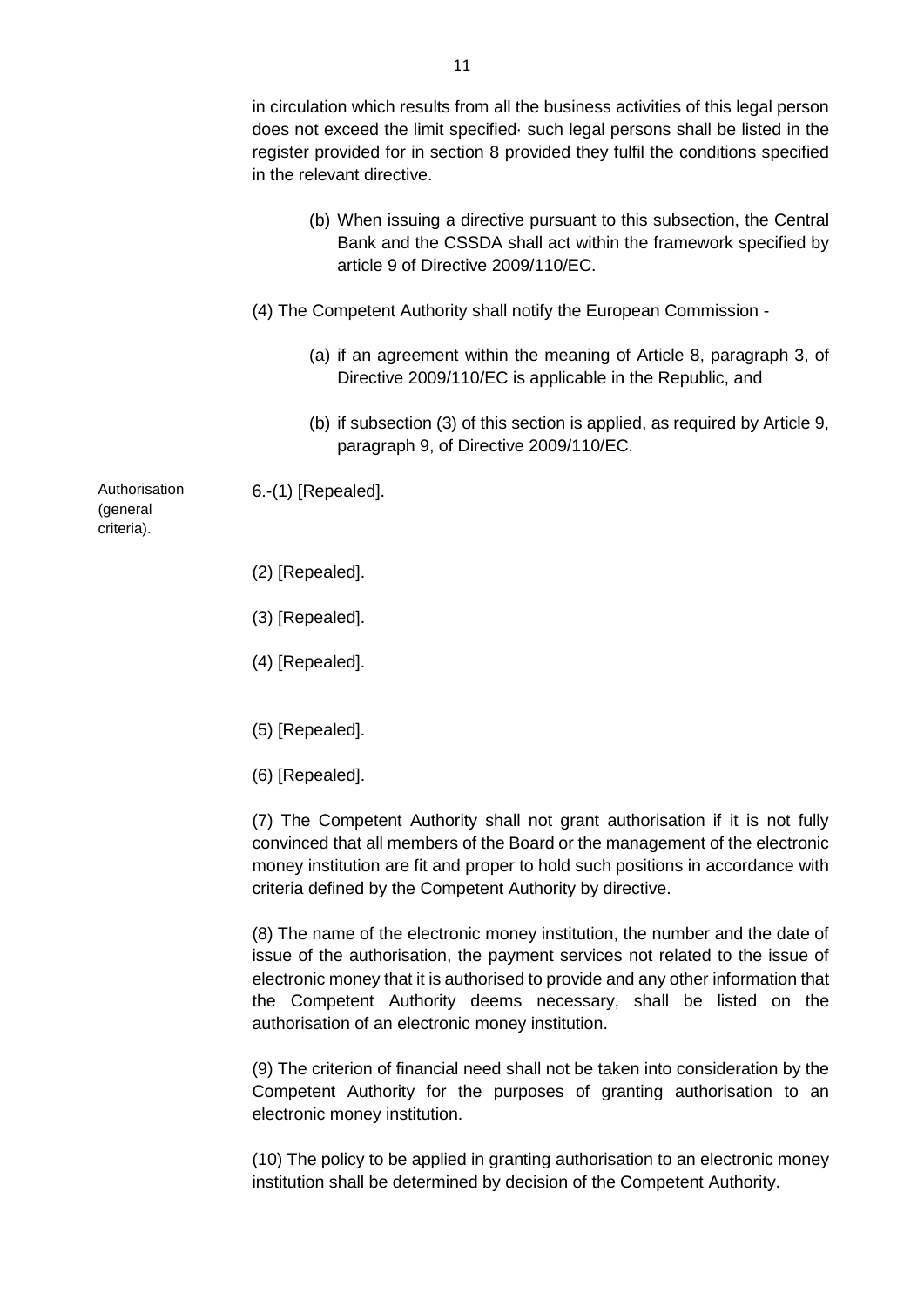(11) The Competent Authority may specify additional conditions for the granting of authorisation to an electronic money institution, and specify, particularise or clarify the obligations of an electronic money institution and its authorised persons as well as any other issue that deserves handling by virtue of this Part. Taking of decision. 7.- [Repealed]. Public register. 8.- [Repealed]. Amendments to the data submitted with an application. 9.-(1) [Repealed]. (2) Without prejudice to the general nature of subsection (1) of this section and of subsections (6) to (8) of section 13, an electronic money institution shall give prior notice, at any time during its operation, to the Competent Authority for any material amendment affecting the measures that the electronic money institution is taking for complying with the requirements of paragraph (a) of subsection (1) of section 13. The Competent Authority may particularise this subsection and the meaning of material amendment by directive. Extension of authorisation 10. If an electronic money institution wishes to extend its authorisation to cover additional payment services the provision of which is not related to the issue of electronic money, it shall submit an application to the Competent Authority accompanied by the information, data and documents that the Competent Authority shall specify by directive. The Competent Authority shall decide on the application in accordance with the provisions of this Part. Acquiring control of an electronic money institution. 11.-(1) Any natural or legal person deciding- (a) to acquire or cease to have, directly or indirectly, control of an electronic money institution, or (b) to further increase or reduce, directly or indirectly, such control so that- (i) the proportion of its capital holding or its voting rights reaches or exceeds twenty percent (20%), thirty percent (30%) or fifty percent (50%), or (ii) the proportion of its capital holding or its voting rights fall below twenty percent (20%), thirty percent (30%) or fifty percent (50%), or (iii) the electronic money institution becomes its subsidiary, or (iv) the electronic money institution ceases to be its subsidiary,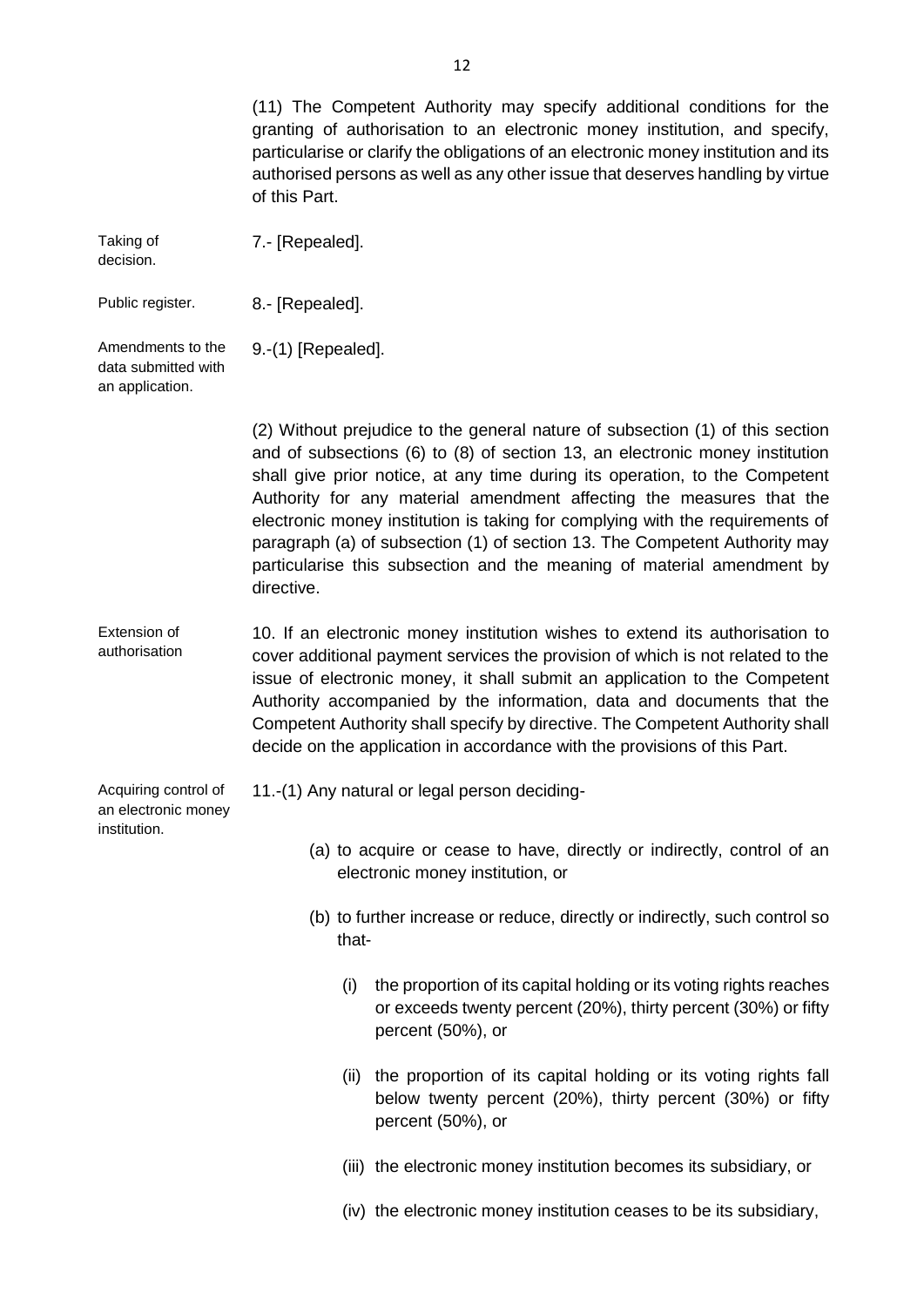notifies its intention to the Competent Authority before it proceeds to any acquisition, release of holding, increase or reduction, respectively.

(2) The prospective buyer submits to the Competent Authority any information specifying the extend of the targeted participation and, mutatis mutandis, the information required by virtue of -

- (a) subparagraph (4) of paragraph 8 of the Regulatory Decision of the Committee of the CSSDA in relation to the procedural rules and the criteria for the prudential evaluation of the acquisition, increase and reduction of participation in Cooperative Credit Institutions, when in relation to acquiring or increasing control in an electronic money institution which was established by virtue of the Cooperative Companies Laws·
- (b) subsection (4) of section 17Α of the Banking Laws, when in relation to acquiring or increasing control in any other electronic money institution.

(3) If the influence of a person referred to in subsection (2) could potentially be at the expense of the sound and prudent management of an electronic money institution, the Competent Authority shall express its objection and, in addition, may take one or more of the following measures:

- (a) suspension of the exercise of the voting rights resulting from the shares or voting rights held by the said person
- (b) issue of an injunction pursuant to which any disposal, the signing of an agreement for the disposal, any sale, exchange, lease, transfer, donation and in general any alienation of shares held by the said person shall be void·
- (c) prohibition of the acquisition of shares in the electronic money institution, including the acquisition by donation or by the exercise of rights· and
- (d) prohibition of any payments by the electronic money institution resulting from shares, except in the case of the dissolution of the electronic money institution.

 $(4)(a)$  In the case of natural or legal persons that are in violation of the requirement of this section for prior notification, the Competent Authority may take any of the measures referred to in subsection (3), defining the duration of the measures or that the measures will be in force until their withdrawal by the Competent Authority.

(b) An electronic money institution shall notify in accordance with section 9 any amendment that affects the accuracy of the data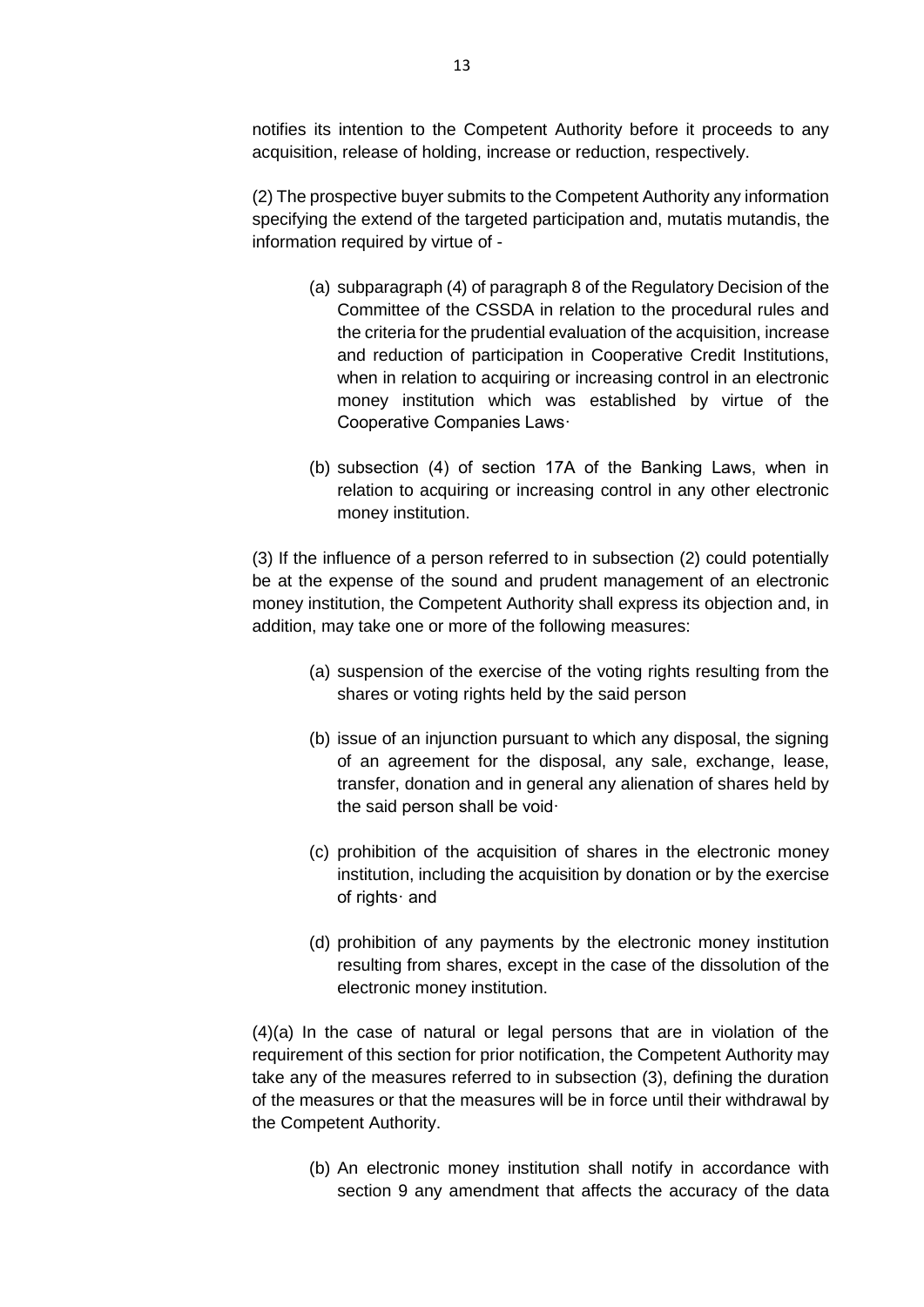submitted to the Competent Authority in connection with the identity of the persons having direct or indirect control over it.

(c) The taking of measures in accordance with this subsection does not absolve an electronic money institution from any repercussions resulting from infringement of section 9.

(5) If participation is acquired despite the objection of the Competent Authority, irrespective of whether the objection of the Competent Authority was expressed before or after the acquisition, the Competent Authority shall suspend the exercise of the voting rights arising from shares or voting rights held by the person acquiring participation and may additionally take any of the measures referred to in paragraphs (b) to (d) of subsection (3).

(6) The suspension of the exercise of voting rights pursuant to subsection (5), renders void any possible exercise of voting rights that took place after the Competent Authority expressed its objection.

(7) In a corresponding application of the provisions of sections 42 or 43, and without prejudice to subsections (4) to (6), the Competent Authority may impose an administrative fine on any person who is in violation of its obligation under the present section for prior notification, as well as any person that acquires participation despite the objection of the Competent Authority· in the case of a legal person, subsection (2) of section 42 and subsection (2) of section 43 correspondingly apply to members of the Board, managers, secretaries, members of a committee, officers and employees of this person.

(8) The Competent Authority may, by directive, specify that the present section does not apply, in whole or in part, in the cases of electronic money institutions engaged in one or more of the activities falling under paragraph (d) of subsection (1) of section 15.

## **Chapter B – Conditions and procedure for the granting and for maintaining authorisation**

Initial capital and own funds. 12.-(1) A legal person applying for authorisation shall maintain, at the time of authorisation, an initial capital of at least 350 thousand euros (€350.000).

> (2) The Competent Authority shall specify by directive the composition of the initial capital.

> (3) An electronic money institution shall maintain throughout its operation, own funds, the composition of which shall be specified by directive of the Competent Authority, at least equal to the sum of the amounts arising from the calculations pursuant to subsections (4) to (6) and the calculations pursuant to subsections (7) to (9).

> (4) The Competent Authority shall specify for each electronic money institution, by directive which constitutes an individual administrative act and which shall be communicated to the relevant electronic money institution, the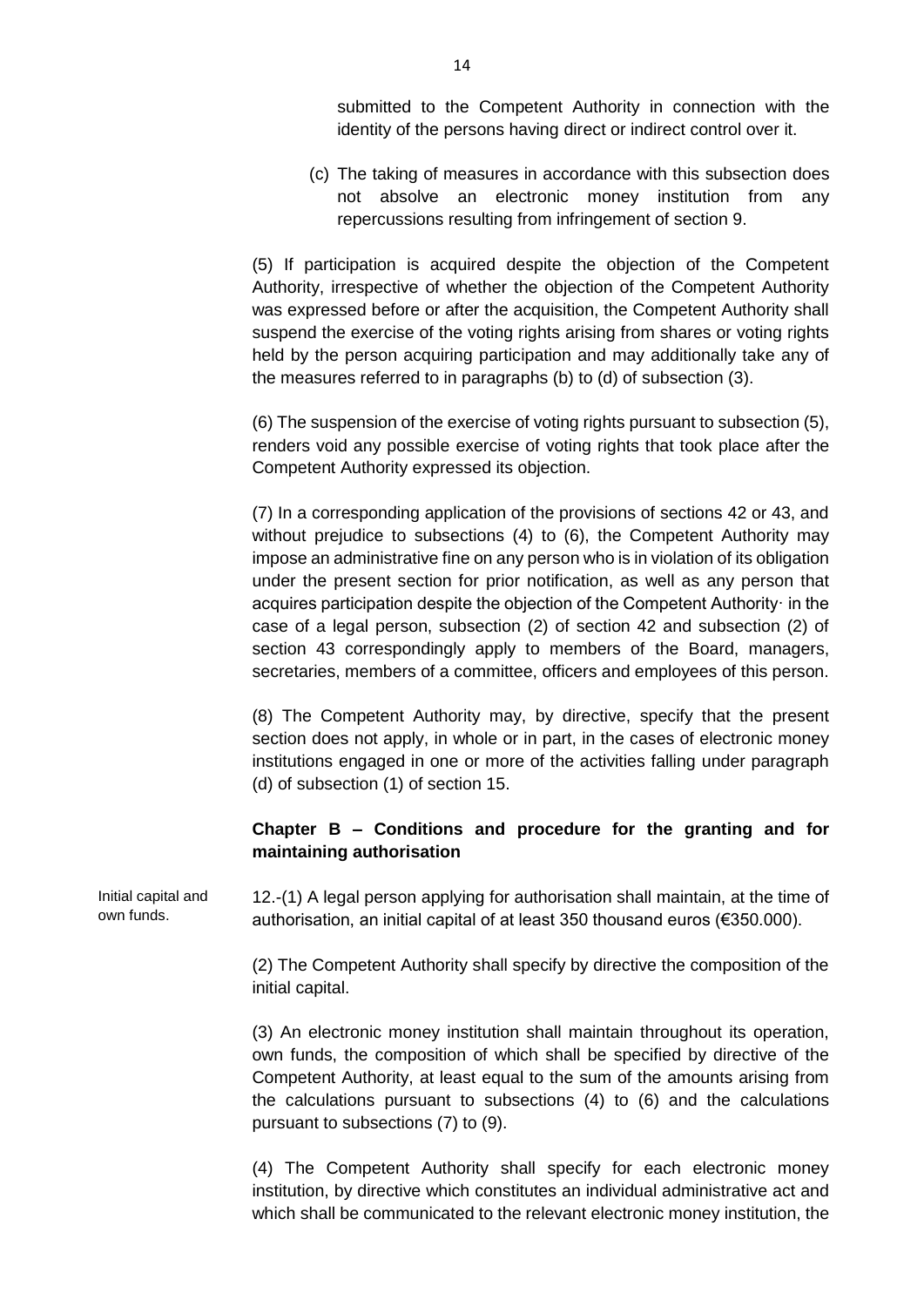methods for the calculation of minimum own funds in cases where payment services are provided which are not related to the issue of electronic money.

(5) The Competent Authority may amend or replace any directive referred to in subsection (4) with another directive which constitutes an individual administrative act and which is communicated to the relevant electronic money institution, for one or more of the following purposes:

- (a) to specify a different method for the calculation of minimum own funds,
- (b) to indicate the mode of application of the specified method of calculation,
- (c) following an evaluation of the risk management procedures, the data bases relating to the risk of loss and the internal control mechanisms of the electronic money institution, to increase by up to 20% or reduce by up to 20% the minimum level of own funds as calculated by each specified method.

(6) An electronic money institution shall comply with any directive referred to in subsection (4) and/or (5) which is addressed to it.

(7) The Competent Authority shall specify by directive the method for the calculation of the minimum own funds for the issue of electronic money· this method shall, without prejudice to subsection (8), be based on the value of electronic money in circulation.

(8)(a) If an electronic money institution provides one or more payment services which are not related to the issue of electronic money or is engaged in one or more of the activities referred to in paragraphs (b) to (d) of subsection (1), and subsection (2) of section 15, and the value of electronic money in circulation is not known in advance -

- (i) the electronic money institution may request the approval of the Competent Authority for the calculation of the minimum level of own funds for the issue of electronic money to be based on a representative unit which it considers that it will use for the issue of electronic money, and
- (ii) the Competent Authority may grant such approval if it is satisfied that the designation of this representative unit is justified based on historical data.
- (b) If the electronic money institution has not been operating for a sufficient time, the minimum level of own funds is calculated on the basis of the expected electronic money in circulation as documented in the business plan, subject to any amendments to this plan requested by the Competent Authority.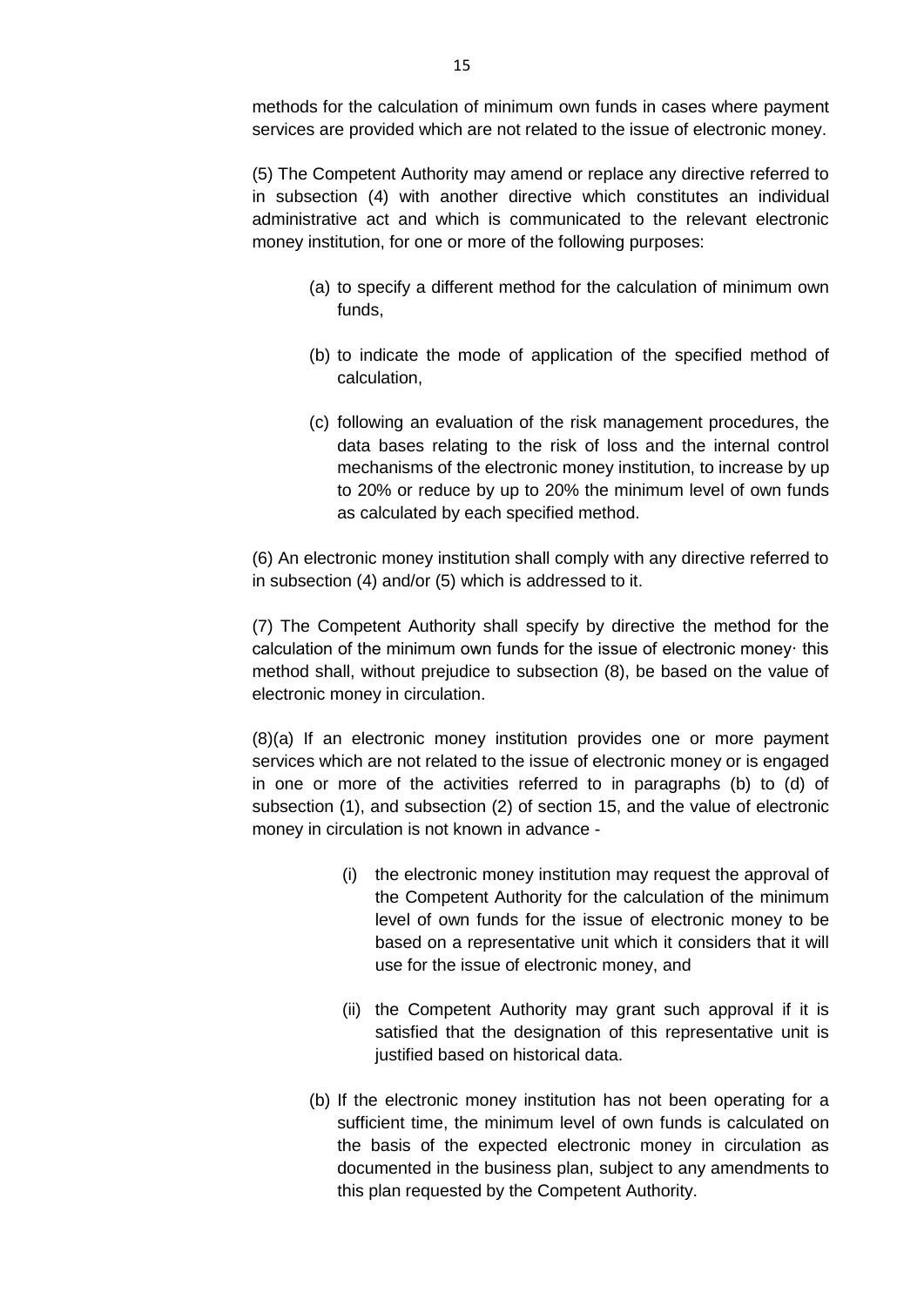(9) Subject to any conditions that the Competent Authority may impose by directive, the Competent Authority may, by derogation from subsections (3), (4) and (7), exempt from the requirement to apply a method for the calculation of own funds, electronic money institutions that are included in the consolidated supervision of their parent credit institutions in accordance, as the case may be, to the provisions of the Banking Laws or the Cooperative Companies Laws. The Competent Authority shall grant this exemption by directive which constitutes an individual administrative act and which is communicated to the electronic money institution concerned.

(10) An electronic money institution's own funds may not, at any time, fall below the level of the initial capital as provided for in subsection (1).

**Safeguarding** requirements.

- 13.-(1) Electronic money institutions shall safeguard-
	- (a) funds received in exchange for the issue of electronic money, and
	- (b) funds received from payment service users or via another payment service provider for the execution of payment transactions, for the provision of payment services not connected to the issue of electronic money.

(2) When a portion of the funds received by an electronic money institution is intended to be used for future payment transactions and the remainder is intended to be used for services other than the issue of electronic money and the provision of payment services, the portion of the funds that is intended to be used for future payment transactions shall be subject to the safeguarding requirements of this section.

(3) Notwithstanding subsection (2), if the portion of the funds which is intended to be used for future payment transactions, as provided for in that subsection, is variable or is not known in advance, the Competent Authority may prescribe by directive that–

- (a) the electronic money institution in question may request approval from the Competent Authority for the safeguarding requirements to apply to a representative portion of the funds received, which portion is considered to be used as electronic money and possibly for other payment services, and
- (b) the Competent Authority shall grant such approval if it is satisfied that this representative portion of the funds may be reasonably estimated on the basis of historical data.
- (4) The Competent Authority by directive-
	- (a) may specify the method for the calculation of the funds to be safeguarded·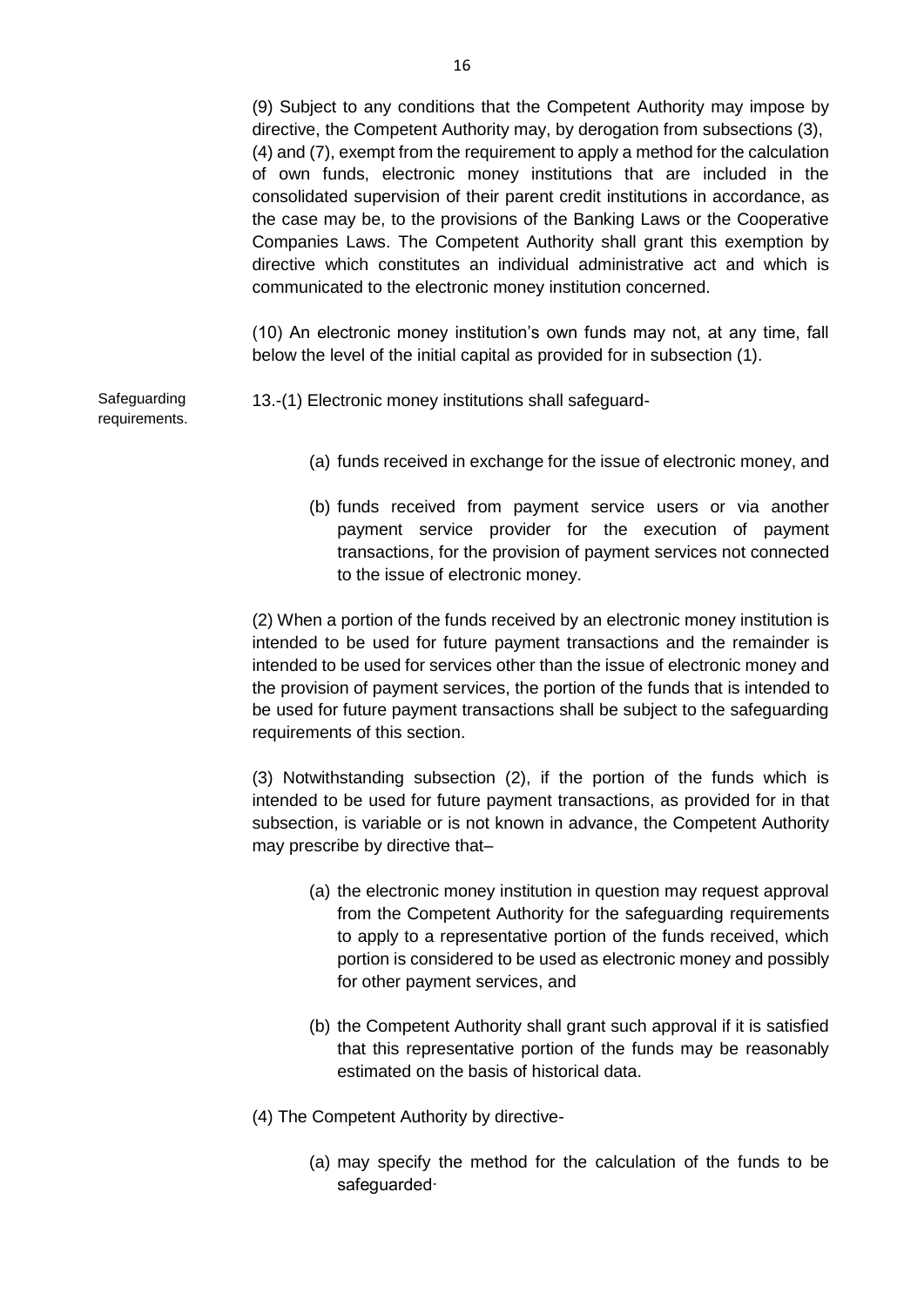- (b) may restrict or extend the safeguarding requirement specifying the period for which the safeguarding requirement shall be in effect·
- (c) shall determine the safeguarding methods, including the assets in which safeguarded funds may be invested the Competent Authority shall determine the assets in which safeguarded funds may be invested within the framework of article 7, paragraph 2, of Directive 2009/110/EC·
- (d) may specify that, in cases where an electronic money institution is dissolved or placed in liquidation, the safeguarded funds are delivered to the beneficiaries with priority against claims of other creditors of the electronic money institution·
- (e) may limit the safeguarding obligation for the provision of payment services that are not related to the issue of electronic money, by setting maximum limits for funds that may not be safeguarded for each payment service user· and
- (f) may exempt from the safeguarding requirements electronic money institutions which are not engaged in business activities other than the issue of electronic money or the provision of payment services, as far as the provision of payment services not related to the issue of electronic money is concerned.

(5) Without prejudice to the conditions that the Competent Authority may specify by directive, the Competent Authority may impose restrictions on electronic money institutions in relation to the assets in which safeguarded funds may be invested.

(6) For each electronic money institution, the Competent Authority specifies by directive, that constitutes an individual administrative act and which is notified to the electronic money institution concerned, the method or methods of safeguarding funds.

(7) The Competent Authority may amend or replace a directive referred to in subsection (6) with another directive which constitutes an individual administrative act and which is communicated to the electronic money institution concerned with a view to specify a different method or methods of safeguarding funds.

(8) An electronic money institution shall comply with a directive referred to in subsections (6) and/or (7) which is addressed to it.

Accounting and statutory audit. 14.- [Repealed].

Activities. 15.-(1) In addition to the issue of electronic money, electronic money institutions may engage in one or more of the following activities: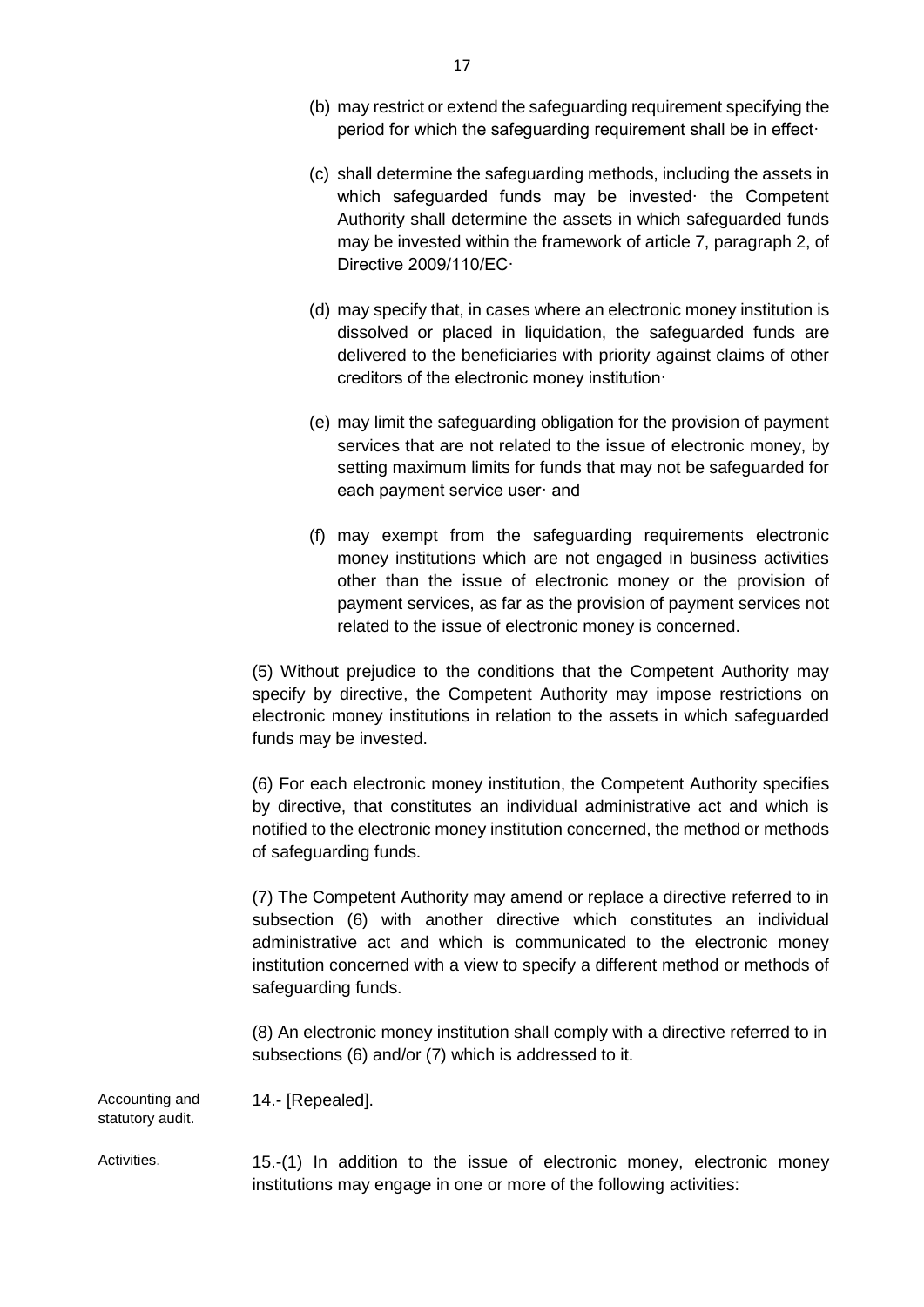- (a) provide the payment services covered in the authorisation of the electronic money institution·
- (b) provide credit in connection with the provision of the payment services of paragraphs 4, 5 and 7 of the Annex to the Payment Services Laws and which are covered by the electronic money institution authorisation, provided that any conditions set by directive of the Competent Authority are met:
- 106(Ι) of 2010. Provided that the application of the Consumer Credit Law, of the provisions of community law and the provisions of Cyprus law which are compatible with the laws of the European Union, and which relate to the provision of credit to consumers, shall not be affected·
	- (c) to operate payment systems, without prejudice to existing law, provided that they comply with a directive issued by the Central Bank pursuant to section 5 of the Payment Services Laws for the purpose of harmonisation with Article 28 of Directive 2007/64/EC·
	- (d) to engage in commercial activity or business, without prejudice to existing law.

(2) Electronic money institutions may engage in operational and closely related ancillary services, which are related to the issue of electronic money or the provision of payment services, notwithstanding any requirement for prior authorisation. The Competent Authority may specify by directive the meaning of operational and closely related ancillary services, which are related to the issue of electronic money or the provision of payment services.

(3) Electronic money institutions shall not accept deposits or other repayable funds, within the meaning of sections 2 subsection (1) of section 3 of the Banking Laws or of sections 2 and subsection (1) of section 41A of the Cooperative Companies Laws:

Provided that, when an electronic money institution exchanges without delay any funds collected with electronic money, the collection of these funds does not constitute acceptance of deposits or of other repayable funds from the public.

(4) In the process of the provision of payment services not connected with the issue of electronic money, electronic money institutions shall not maintain accounts in the name of one or more payment service users that are not used exclusively for the execution of payment transactions:

Provided that, in the process of the provision of payment services not connected with the issue of electronic money, the collection by the electronic money institution of funds from payment service users for the execution of payment transaction shall neither constitute acceptance of deposits or of other repayable funds, within the meaning of sections 2 and subsection (1) of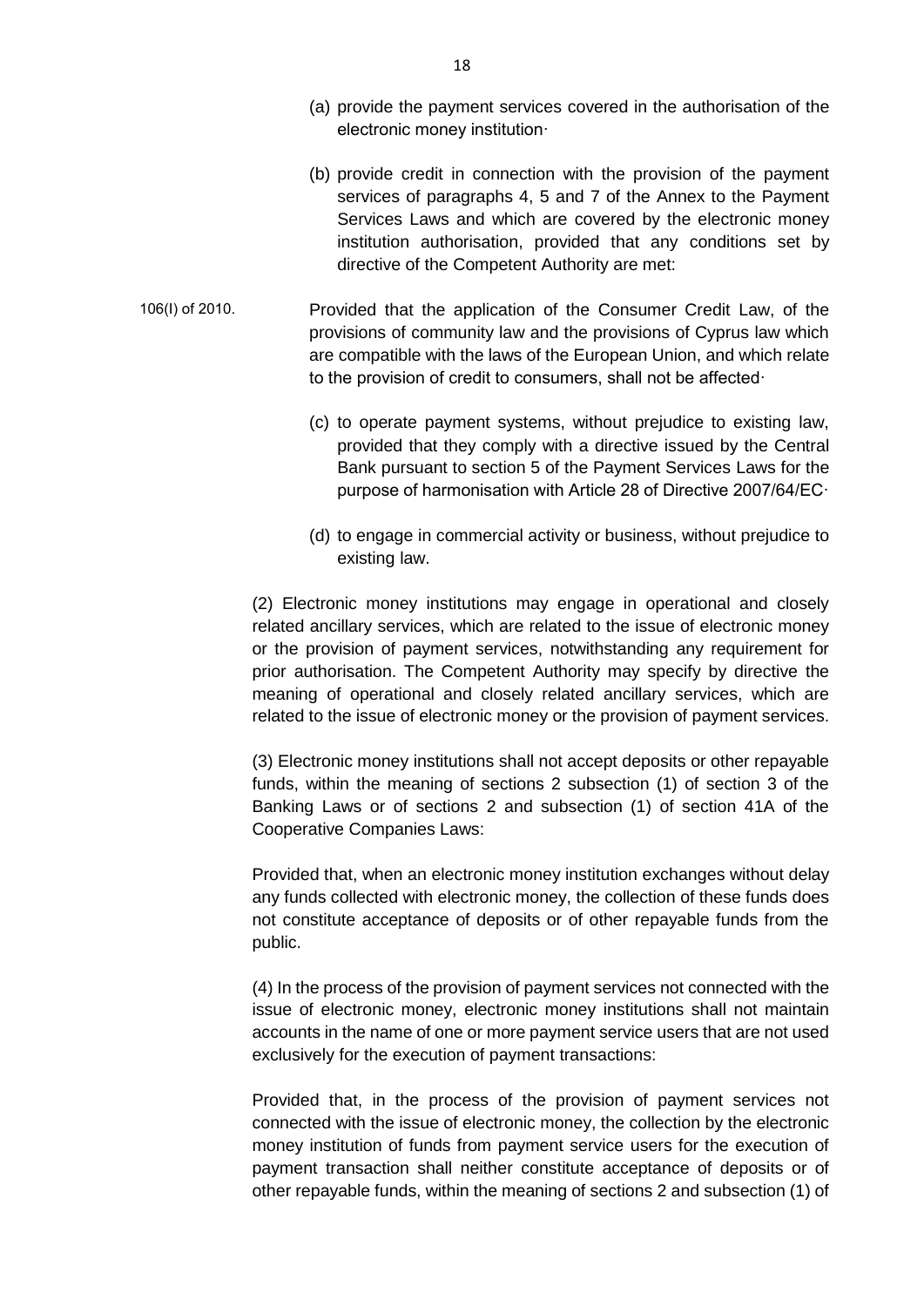|                                                                    | section 3 of the Banking Laws or of sections 2 and subsection (1) of section<br>41A of the Cooperative Companies Laws, nor of electronic money.                                                                                                                                                                                                                                                                                                                                                                                           |
|--------------------------------------------------------------------|-------------------------------------------------------------------------------------------------------------------------------------------------------------------------------------------------------------------------------------------------------------------------------------------------------------------------------------------------------------------------------------------------------------------------------------------------------------------------------------------------------------------------------------------|
| Termination of<br>authorisation.                                   | 16.- [Repealed].                                                                                                                                                                                                                                                                                                                                                                                                                                                                                                                          |
| Revocation of<br>authorisation.<br>158(I) of 1999.                 | 17.- [Repealed].                                                                                                                                                                                                                                                                                                                                                                                                                                                                                                                          |
| Suspension of<br>authorisation and<br>deadline for<br>compliance.  | 18. [Repealed].                                                                                                                                                                                                                                                                                                                                                                                                                                                                                                                           |
|                                                                    | <b>Chapter C - Other requirements</b>                                                                                                                                                                                                                                                                                                                                                                                                                                                                                                     |
| Representatives and<br>agents of electronic<br>money institutions. | 19.-(1) Electronic money institutions are permitted to distribute and redeem<br>electronic money via natural or legal persons which act on their behalf.                                                                                                                                                                                                                                                                                                                                                                                  |
| 31(I) of 2018.                                                     | (2) Where the electronic money institution distributes electronic money in<br>another member state by hiring a natural or legal person, sections 28, 29, 30,<br>31 and 32, with the exception of subsection (8) of section 30, of the Provision<br>and Use of Payment Services and Access to Payment Systems Law, shall<br>apply to the said electronic money institution mutatis mutandis, including the<br>delegated acts issued in accordance with Article 28, paragraph 5 and Article<br>29, paragraph 7 of Directive (EU) 2015/2366. |
| 31(I) TOU 2018.                                                    | (3) Notwithstanding the provisions of subsections (1) and (2), electronic<br>money institutions are prohibited from issuing electronic money via agents it<br>is permitted to provide payment services provided for under paragraph (a) of<br>subsection (1) of section 15 via agents subject to the conditions laid down in<br>section 19 of the Provision and Use of Payment Services and Access to<br>Payment Systems Law of 2018.                                                                                                     |
| Outsourcing of<br>operations to third<br>parties.                  | 20. [Repealed].                                                                                                                                                                                                                                                                                                                                                                                                                                                                                                                           |
| Responsibility                                                     | 21. [Repealed].                                                                                                                                                                                                                                                                                                                                                                                                                                                                                                                           |
| Maintenance of<br>records.<br>188(I) of 2007<br>58(I) of 2010.     | 22. [Repealed].                                                                                                                                                                                                                                                                                                                                                                                                                                                                                                                           |

# **Chapter D – Freedom of establishment and freedom to provide services**

| Electronic money | 23.- [Repealed]. |
|------------------|------------------|
| institutions     |                  |
| authorised to    |                  |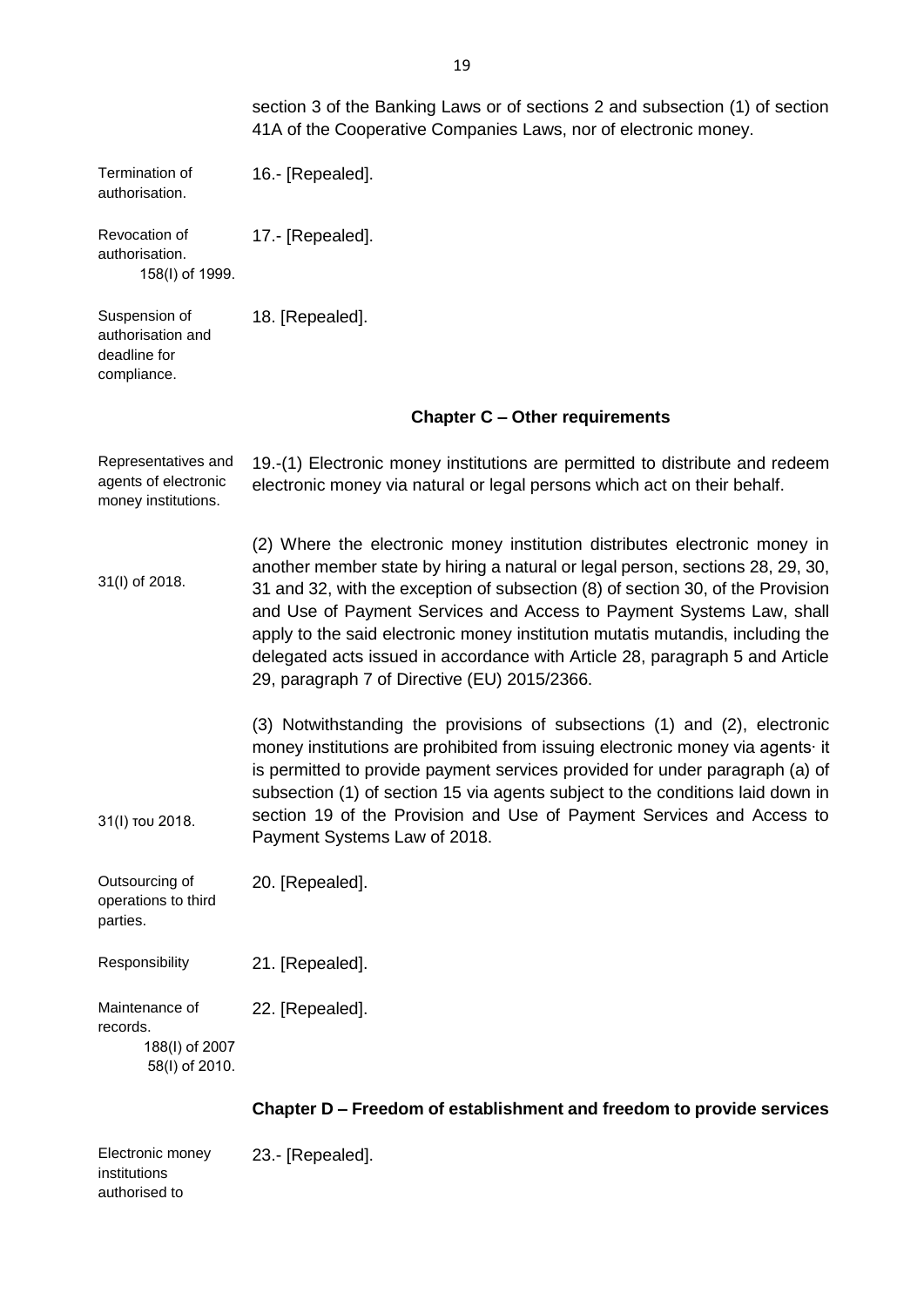operate in the Republic.

Electronic money

Prohibition of the

money above or below par.

24.- [Repealed].

institution authorised in another member state.

# **PART IV ISSUE AND REDEMPTION OF ELECTRONIC MONEY**

Binding character of the provisions of this Part. 25. Every contractual term between an issuer of electronic money and a holder of electronic money which is in violation of this Part is deemed to be void.

issue of electronic 26. The issuer of electronic money shall issue electronic money of equal face value with the funds received.

Redemption of electronic money. 27.-(1) Following an application submitted by a holder of electronic money, the issuer of electronic money shall redeem, at any time and at face value, the monetary value of the electronic money in the hands of the holder.

> (2) Charging for the redemption of electronic money is prohibited unless this is provided for in the contract between the issuer of electronic money and the holder of electronic money, in accordance with subsection (7) and any one of the following applies:

- (a) the redemption is requested before the termination or the expiry of the contract·
- (b) the electronic money holder terminates the contract before the expiration dated provided for in the contract·
- (c) the redemption request is made one year or more after the termination or expiry of the contract.

(3) For the purposes of subsection (2), any charges for the redemption of electronic money shall be proportionate and shall correspond to the actual costs incurred by the issuer of electronic money for the redemption.

(4) In case where redemption is requested before the termination or the expiry of the contract between the issuer of electronic money and the holder of electronic money, the holder of electronic money may request for the redemption of electronic money in whole or in part.

(5) In case where the redemption is requested by the holder of electronic money on the day on which the contract with the issuer of electronic money is terminated or expires or within one (1) year from that date, then -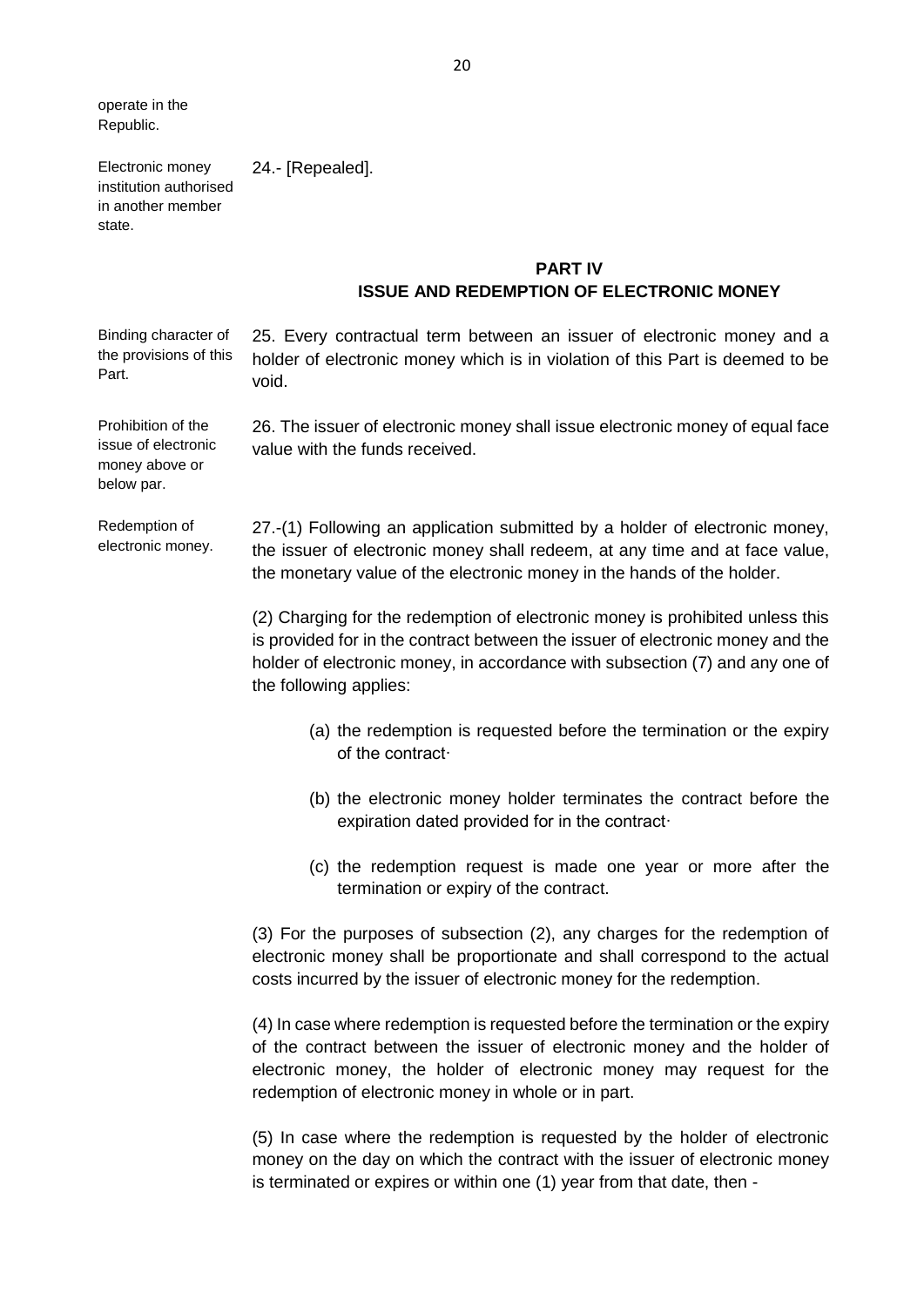- (a) the total value of electronic money in the hands of the holder of electronic money shall be redeemed · or
- (b) in the case where the electronic money institution is engaged in one or more of the operations that fall under paragraph (d) of subestion (1) of section 15 and the part of the funds to be used as electronic money is not known in advance, then the total amount requested by the holder of electronic money shall be redeemed.

(6) Notwithstanding subsections (2) to (5), the right of a person who is not a consumer and who accepts electronic money, to request the redemption of electronic money, is subject to the term of his contract with the issuer of electronic money.

(7) Subject to the provisions of the other subsections of the present section, the contract between the issuer of electronic money and the holder of electronic money shall indicate clearly the terms for redemption, including the charges for the redemption. The issuer of electronic money shall inform the holder or the potential holder of electronic money of these terms before the holder or potential holder of electronic money is bound by any offer or contract.

Prohibition of Payment of interest. 28. No interest or other benefit shall be paid to the holder of electronic money in connection with the period for which electronic money is in his possession.

### **PART V**

### **FILING OF COMPLAINTS, OUT OF COURT SETTLEMENT OF DISPUTES**

- Filing of complaints 29.-(1) The pursuant to section 37 competent authority shall investigate complaints filed by holders of electronic money and other interested parties, including consumer societies, in connection with suspected infringements of Part IV.
	- 84(I) of 2010. (2) The competent authority may regulate by directive the procedure for the submission and investigation of complaints. The competent authority shall indicate to the complainant the existence of the Financial Ombudsman established pursuant to the Financial Ombudsman Law or shall inform him of the existence of the out of court settlement of disputes procedure pursuant to section 30, as the case may be.

(3) Every competent authority shall receive complaints filed by holders of electronic money and other interested parties, including consumer societies, in connection with suspected infringements of Part IV by issuers of electronic money issuing electronic money in the Republic under the freedom to provide services, and forward such complaints to the competent authority of the home member state.

Out of court settlement of 30.-(1) The competent supervisory authority pursuant to section 37 shall organise a procedure for the out of court settlement of disputes in connection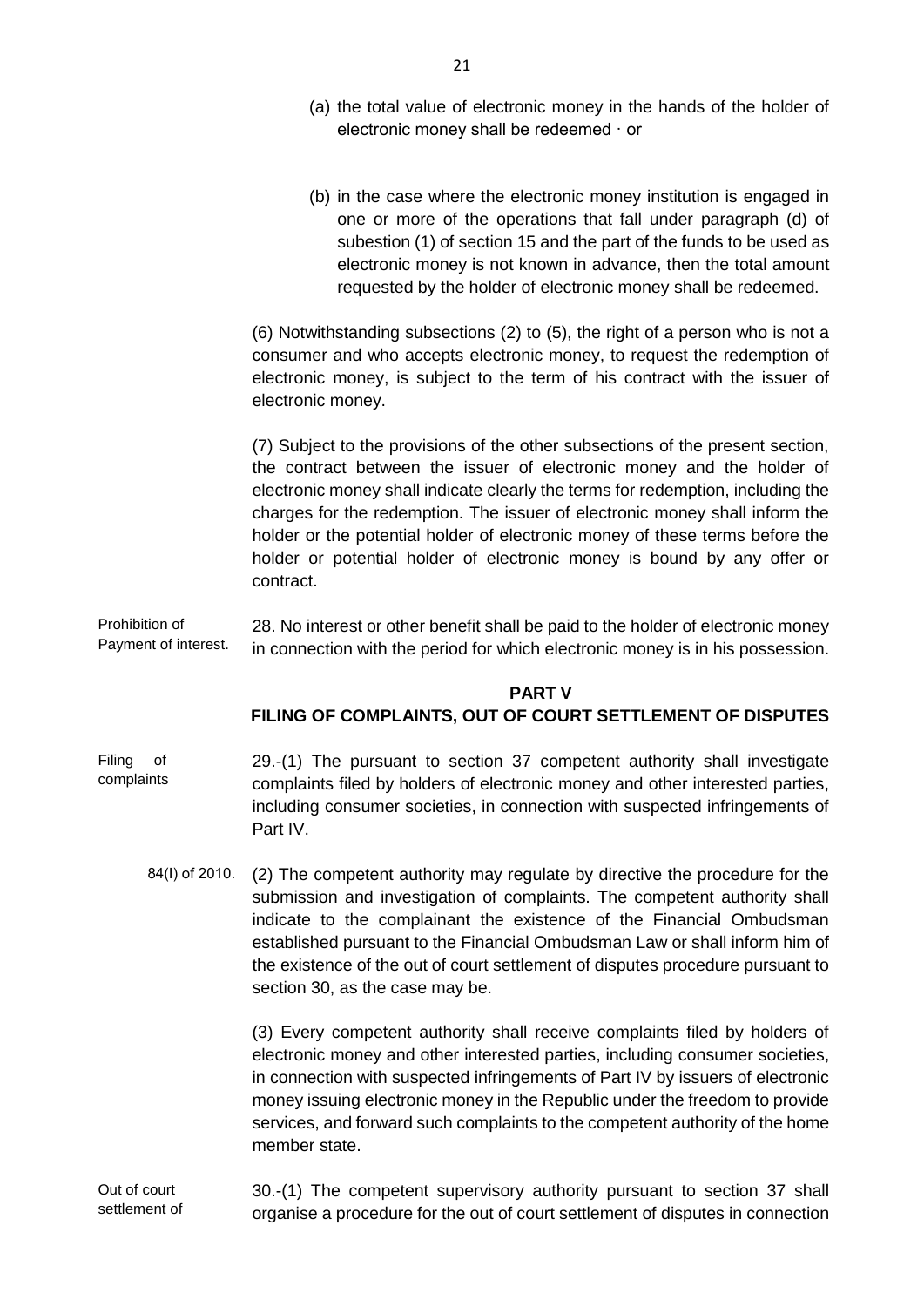disputes. with the rights and obligations derived from Part IV and which do not come under the responsibility of the Financial Ombudsman: Provided that every competent authority shall deal with any dispute arising from the issue of electronic money for which it is the competent authority by virtue of section 37. (2) In the case of cross border disputes, every competent authority shall cooperate with the competent authorities of the other member states. (3) In the case of issuers of electronic money who are cooperative companies, the present section applies without prejudice to section 52 of the Cooperative Companies Laws. **PART VI COMPETENT AUTHORITIES** Supervisory authority. 31.-(1) The Competent Authority is responsible for the application of the provisions of Part III of the present Law and the application of measures enacted by the European Commission pursuant to Article 14 of Directive 2009/110/EC, to the extend that these apply to persons for which it is the competent authority. (2) The Competent Authority is responsible for the application in the Republic of any agreements within the meaning of Article 8, paragraph 3, of Directive 2009/110/EC, including any application measures enacted by the European Commission pursuant to article 14 of Directive 2009/110/EC, to the extend that these apply to persons for which it is the competent authority. Supervision and inspection of electronic money institutions. 32.- [Repealed]. **Cooperation** between Competent Authorities. 33. [Repealed]. Professional secrecy 34.- [Repealed]. Exchange of information. 35.- [Repealed]. Cooperation between the authorities of a home member state and the authorities of a host member 36.- [Repealed].

state.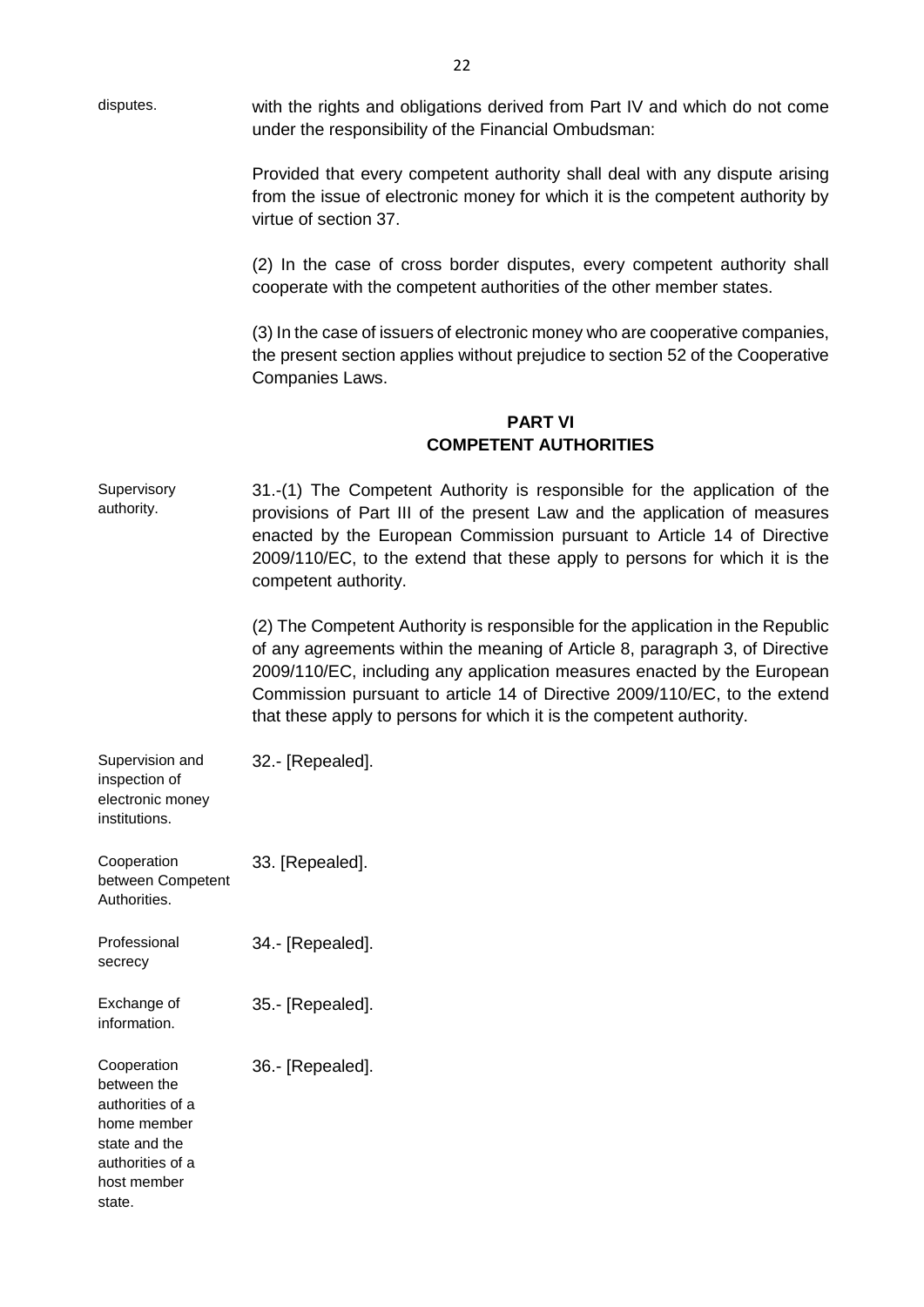- Part IV of this Law. 37.-(1) The Central Bank is the supervisory authority for the application of the provisions of Part IV, including any measures enacted by the European Union pursuant to Article 14 of Directive 2009/110/EC, in relation to-
	- (a) the issue of electronic money by a bank in the Republic or in a country which is not a member state·
	- (b) the issue of electronic money in the Republic or in a country which is not a member state by an electronic money institution authorised by the Central Bank·
	- (c) the issue of electronic money in the Republic by a branch of bank licensed in another member state·
	- (d) the distribution and redemption of electronic money in the Republic via natural or legal persons by a bank licensed in another member state·
	- (e) the issue of electronic money in the Republic, via a branch, by an electronic money institution for which the Central Bank is the competent authority by virtue of section 24·
	- (f) the distribution and redemption of electronic money in the Republic via natural or legal persons by electronic money institutions for which the Central Bank is the competent authority by virtue of section 24·
	- (g) the issue of electronic money in another member state by a bank under the freedom to provide services · and
	- (h) the issue of electronic money in another member state under the freedom to provide services by an electronic money institution authorised by the Central Bank.

(2) The CSSDA is the supervisory authority for the application of the provisions of Part IV, including any provisions enacted by the European Union pursuant to Article 14 of Directive 2009/110/EC, in relation to -

- (a) the issue of electronic money in the Republic or in a country which is not a member state, by cooperative credit society authorised by the Commissioner of the CSSDA ·
- (b) for the issue of electronic money in the Republic or in country which is not a member state, by an electronic money institution authorised by the Commissioner of the CSSDA·
- (c) the issue of electronic money in the Republic via a branch by a cooperative credit society licensed in another member state·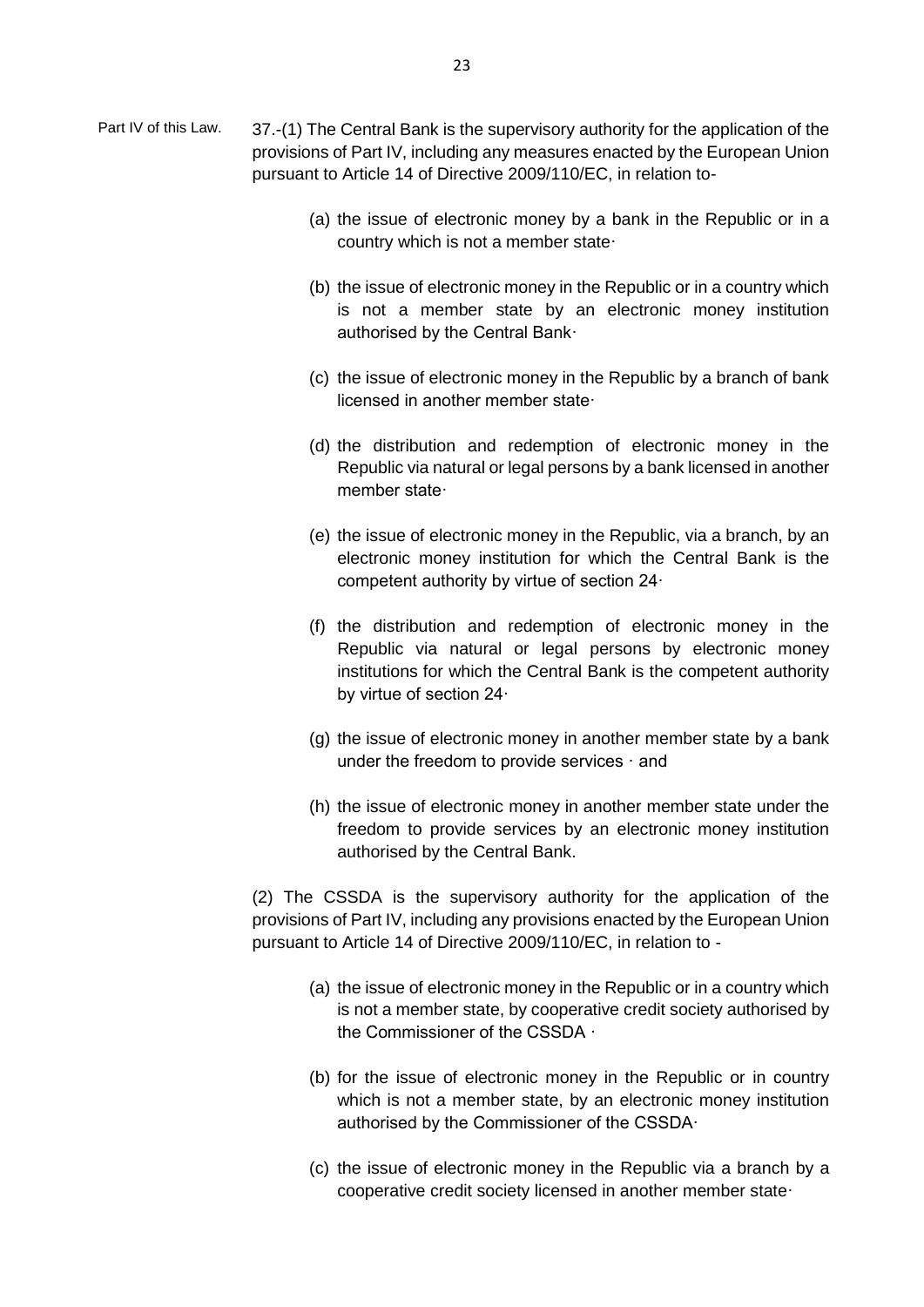- (d) the distribution and redemption of electronic money in the Republic via natural or legal persons by a cooperative credit society licensed in another member state·
- (e) the issue of electronic money in the Republic via a branch by an electronic money institution for which the CSSDA is the competent authority by virtue of section 24·
- (f) the distribution and redemption of electronic money in the Republic via natural or legal persons by an electronic money institution for which the CSSDA is the competent authority by virtue of section 24·
- (g) the issue of electronic money in another member state under the freedom to provide services by a cooperative credit society licensed by the Commissioner of the CSSDA · and
- (h) the issue of electronic money in another member state under the freedom to provide services by an electronic money institution licensed by the Commissioner of the CSSDA.

Supervision and examination of issuers of electronic 38.-(1) Every issuer of electronic money, when requested by the competent authority as this is specified in section 37, shall place at its disposal for examination its liquid and other assets, books, records and any other documents.

money.

(2) The competent authority, as this is specified in section 37, may contact on-the-spot examinations at issuers of electronic money under its supervision, as well as at any:

- (a) agent, branch and natural or legal person via which the issuer of electronic money carries out operations ·
- (b) any external entity to which the issuer of electronic money has outsourced operational activities.

Expenses. 39.-(1) The Competent Authority may demand that legal persons applying for authorisation pay to it all costs relating to the examination of their application.

> (2) The Competent Authority may demand that electronic money institutions pay to it all expenses relating to their supervision and the application of Part III of the present Law and to their supervision and application in the Republic of any agreements within the meaning of Article 8, paragraph 3, of Directive 2009/110/EC.

> (3) The competent authority, as this is specified in section 37, may demand that the persons under its supervision pay to it all costs relating to their supervision and application of Parts IV and V.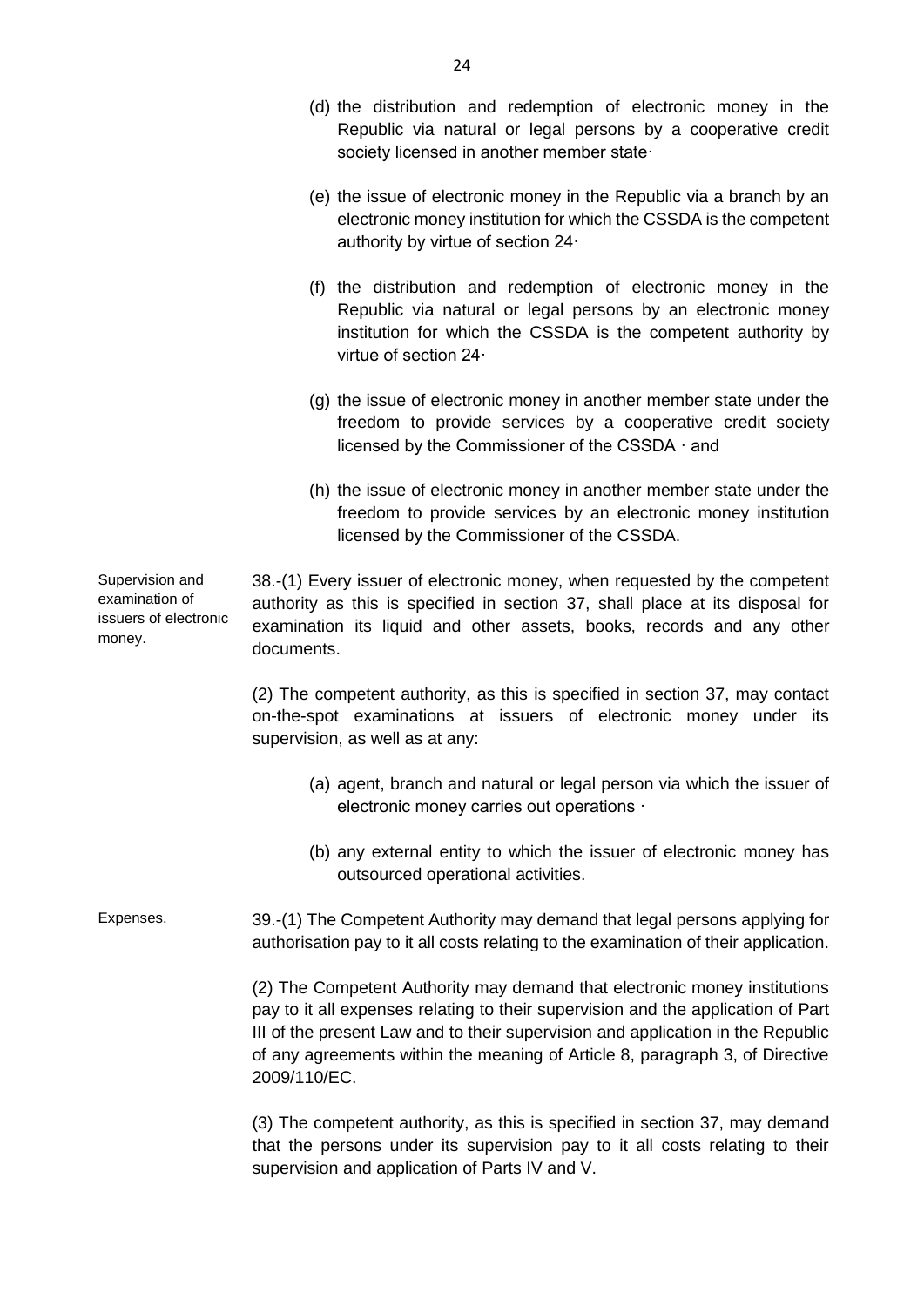Responsibility of Authorities. 40. Any competent authority and any member of the board, officer or employee or member of the CSSDA shall not be liable for any damages resulting from any act or omission in the course of the performance of their duties pursuant to the present Law, unless it is proven that such act or omission was not in good faith or was the result of gross negligence.

### **PART VII**

## **CIVIL AND CRIMINAL LIABILITY AND ADMINISTRATIVE FINES**

Criminal offence and civil liability. 41.-(1) Infringement of subsections (1) or (2) of section 4 shall constitute a criminal offence punishable by imprisonment not exceeding two (2) years or by a fine not exceeding eighty five thousand euros (€85.000) or by both.

> (2) Infringement of the measures referred to in paragraph (c) of subsection (3) of section 11, which are taken by the Competent Authority pursuant to subsections (3), (4) or (5) of the same section, shall constitute an offence punishable by imprisonment not exceeding two (2) years or by a fine not exceeding eighty five thousand euros (€85.000) or by both.

> (3) If any of the offences of the preceding subsections are committed by a legal person, any member of the board of directors, of the management, or the supervisory or auditing bodies who authorised or knowingly allowed such infringement to be committed, shall be guilty of an offence and if convicted shall be subject to the punishment referred to in subsection (1) or subsection (2), as the case may be.

> (4) Persons who under subsection (3) are criminally liable for the offences committed by the legal person shall be jointly and / or severally liable with the legal person for all losses incurred by third parties as a result of the act or omission constituting the offence.

Administrative fines (Central Bank). 42.- [Repealed].

Administrative fines (CSSDA). 43.- [Repealed].

## **PART VIΙΙ FINAL AND TRANSITIONAL PROVISIONS**

Other laws not affected. 44.-(1) [Repealed].

> (2) The present Law shall be without prejudice to the powers of the Central Bank to issue directive pursuant to other provisions, particularly subsection (2) of section 41 of the Banking Laws.

> (3) The present Law shall be without prejudice to the powers of the CSSDA to issue decisions and directives pursuant to the Cooperative Companies Laws or any other law.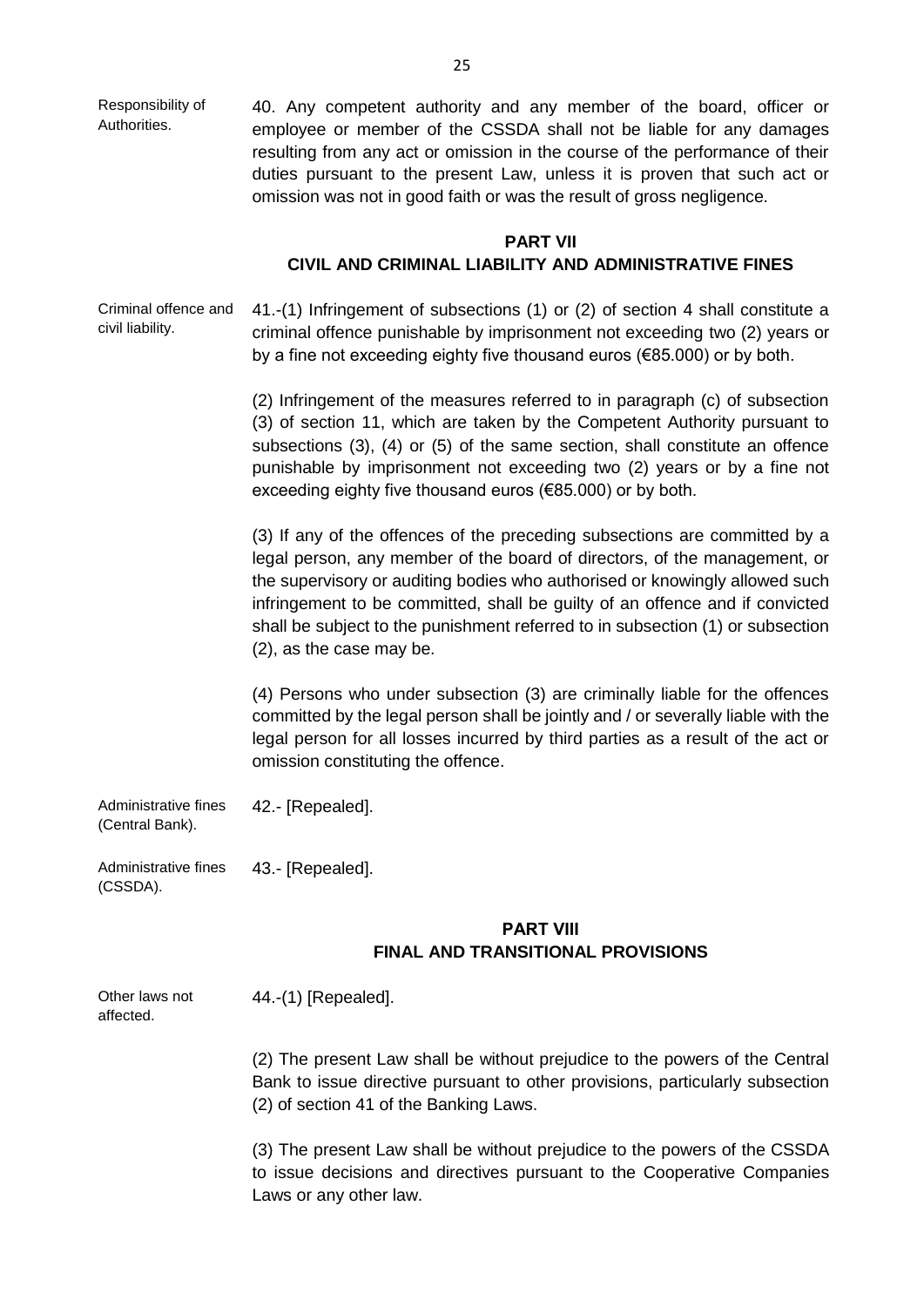Issue of directives. 45. Without prejudice to the other provisions of the present Law, that provide for the issue of directives, the Central Bank and the CSSDA may issue jointly or severally, each as to the persons for which is the competent authority, general or specific directives for the regulation of any other issue in the present Law, that needs or is receptive of regulation. Such directives are communicated in any way specified by the competent authorities.

> Provided that the Central Bank and the CSSDA act within the framework of the European Union acts in force in the Republic when issuing directives by virtue of the present Law.

Continuation of electronic money institution activities. 86(Ι) of 2004. 46.-(1) The Competent Authority may grant authorisation to an electronic money institution, without prior application, to persons authorised to issue electronic money by virtue of the Electronic Money Institutions Law and who commenced their activities prior to 30 April 2011, provided the following conditions are met:

- (a) the authorisation for the issue of electronic money has not been withdrawn and there are no reasons justifying withdrawal, an
- (b) the Competent Authority has proof that the conditions for the granting of authorisation to operate as an electronic money institution by virtue of the present Law are met.

(2) As to the persons referred to in subsection (1), the Competent Authority may set deadlines within which to fully comply with the conditions for the granting of authorisation, with the penalty for not meeting these deadlines being the withdrawal of authorisation for the issue of electronic money.

(3) The Competent Authority shall notify the persons referred to in subsection (1) before the granting of authorisation to operate as an electronic money institution.

(4) Persons that have been granted exemption by virtue of subsection (1) of section 23 of the Electronic Money Institutions Law and which commenced engaging in the issue of electronic money prior to 30 April 2011, may continue to engage in this activity provided that, by 30 April 2012 -

- (a) are authorised by the Competent Authority to operate as electronic money institutions, if they fall under section 5 and all other conditions of the present Law are met, or
- (b) are authorised as electronic money institutions by a competent authority of a member state and the procedure specified in section 24 is followed.

(5) The persons referred to in subsections (1) to (4), shall continue to be subject to the conditions included in their authorisation and to the prudential supervision rules in force in the Republic before the present Law entered into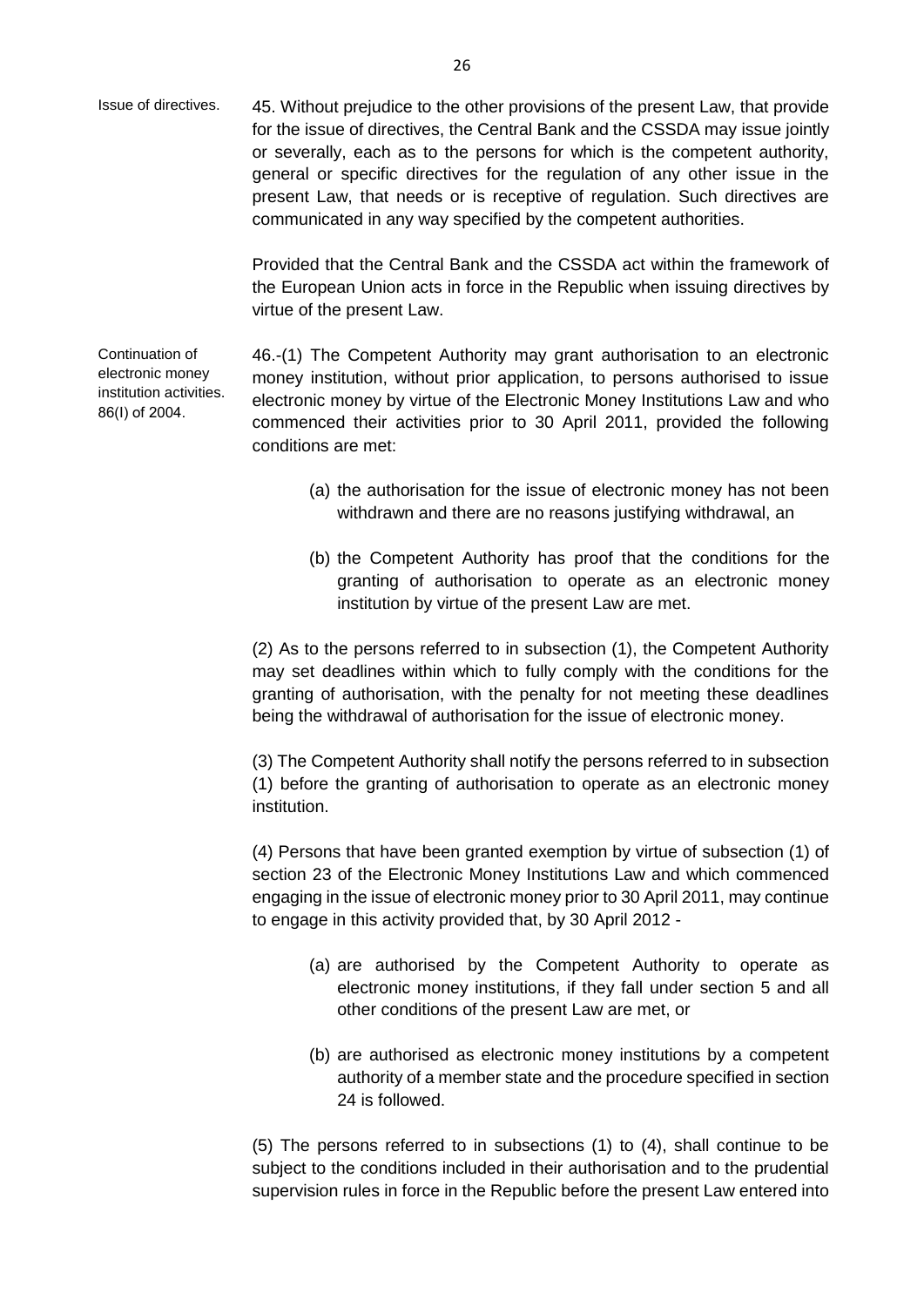force, for as long as they continue to legally exercise their activities without an authorisation as electronic money institutions.

(6) The persons referred to in subsections (1) to (4) shall comply with the provisions of Parts IV to V as from the date the present Law enters into force. For the purposes of the application of Parts IV and V, these persons shall be deemed to be electronic money institutions and be subject to the supervision of the Competent Authority as specified in section 37, applying sections 38, 39, 40 and, as the case may be, of section 42 or 43.

(7) (a) Electronic money institutions, for which the Republic is their home country and have taken up activities in the Republic before 13 January 2018, in accordance to the provisions of this Law and the Payment Services Law, shall be allowed to continue such services in the Republic until 13 July 2018, without being required to obtain authorisation in accordance with Chapter A of Part III, and without being required to comply with other requirements laid down or referred to in the harmonising provisions.

(b) Electronic Money Institutions, with home country other than the Republic and which have taken up activities before 13 January 2018 in their home member state in accordance with Directive 2009/110/EC and Directive 2007/64/EC, are permitted to continue such activities in the Republic until 13 July 2018, without being required to obtain authorisation in accordance with Article 3 of Directive 2009/110/EC and without being required to comply with other requirements laid down or referred to in Title II of Directive 2009/110/EC.

(8) Electronic money institutions referred to in paragraph (a) of subsection (7) shall submit all the related information to the Central Bank in order to allow the Central Bank to assess, by 13 July 2018, whether the said electronic money institutions comply with the requirements of the harmonising provisions and, if not, determine which measures need to be taken in order to ensure their compliance or whether the authorisation must be withdrawn.

(9) Electronic money institutions mentioned in paragraph (a) of subsection (7), which, following the assessment by the Central Bank, comply with the requirements laid down in the harmonising provisions, shall be granted authorisation and shall be recorded in the register:

It is provided that where the said institutions do not comply with the requirements laid down in the harmonising provisions by 13 July 2018, they shall be prohibited from issuing electronic money.

(10) For the purposes of subsections (7), (8) and (9), "harmonising provisions" means the following provisions of the Cypriot law that correspond to the provisions of Title II of Directive 2009/110/EC:

(a) sections 5(2), 9(2), 11(1) to (6), 12, 13, 15 and 19 of this Law∙

128(I) of 2009 52(I) of 2010.